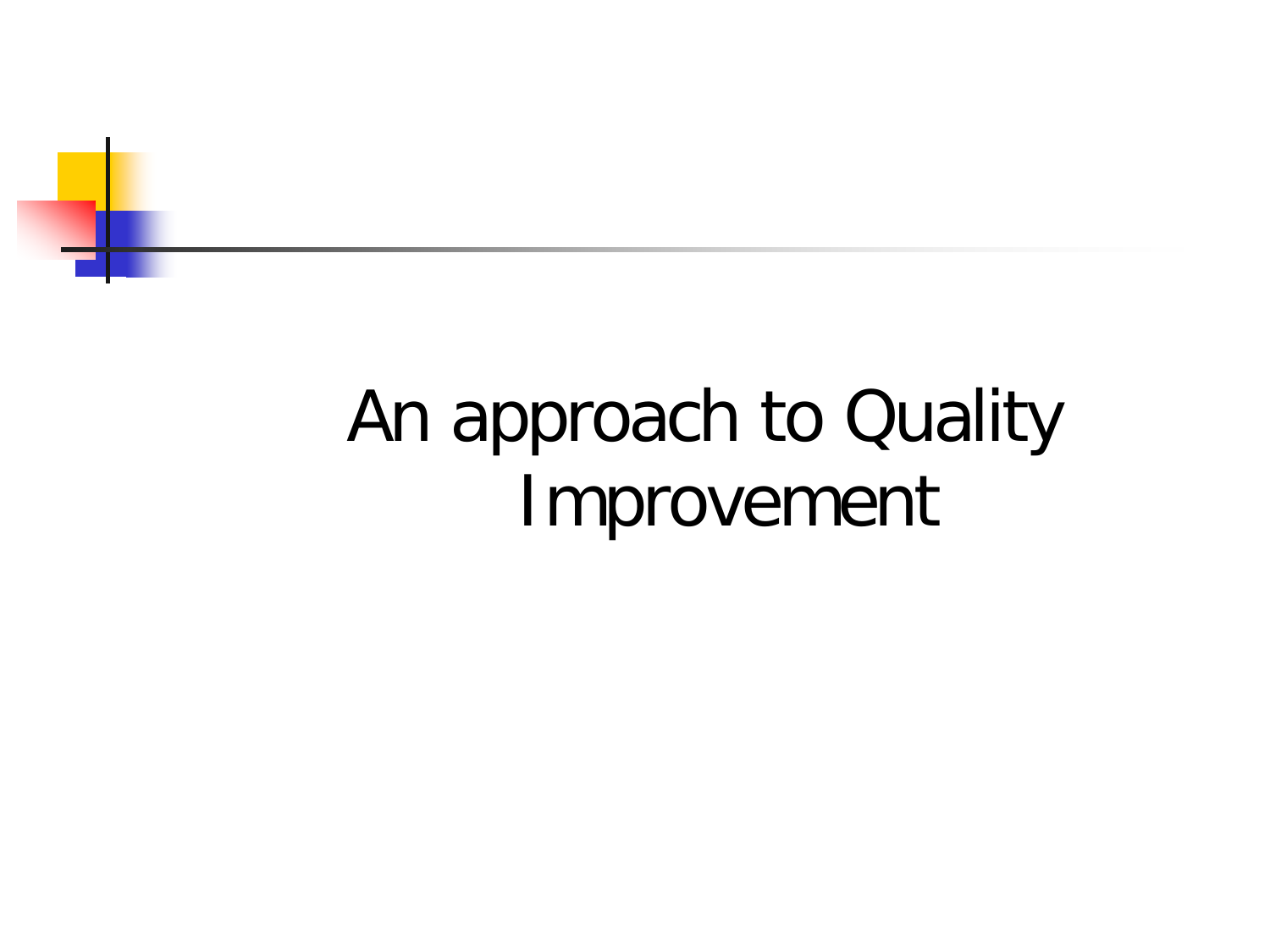# Presentation Outline

- Key Definitions
- An approach to Benchmarking
- First Do No harm Quality Improvement Process
- Why Do It?
- The challenges
- Benchmarking Summary
- The Far North Quality and Benchmarking Group 'The journey so far'.
- **Conclusions**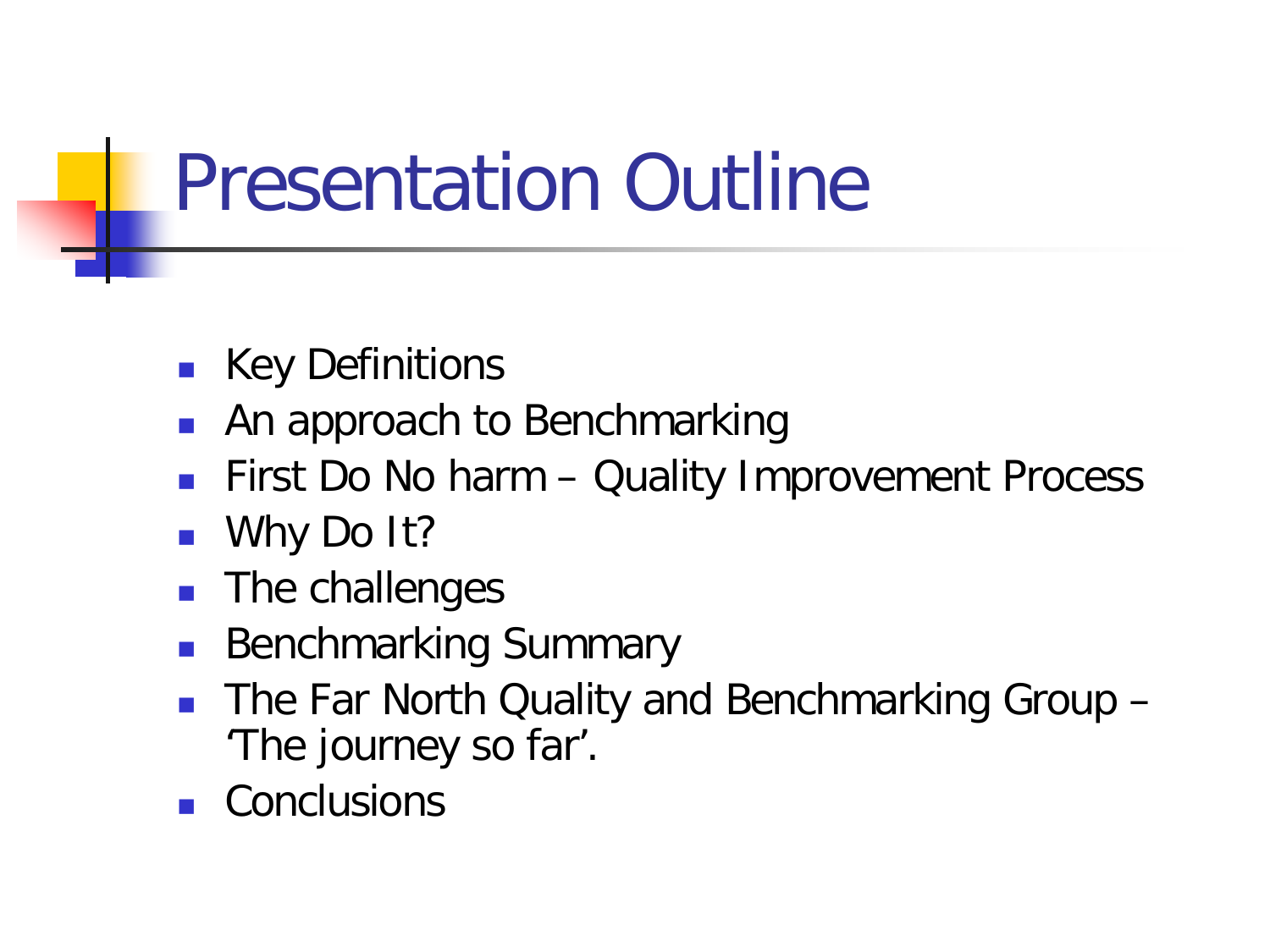# Key Definitions

- **Benchmarking**
- **Key Performance Indicators**
- **Performance Measurement**
- **D** Quality
- **Quality Improvement**
- **Nalidity**
- **Reliability**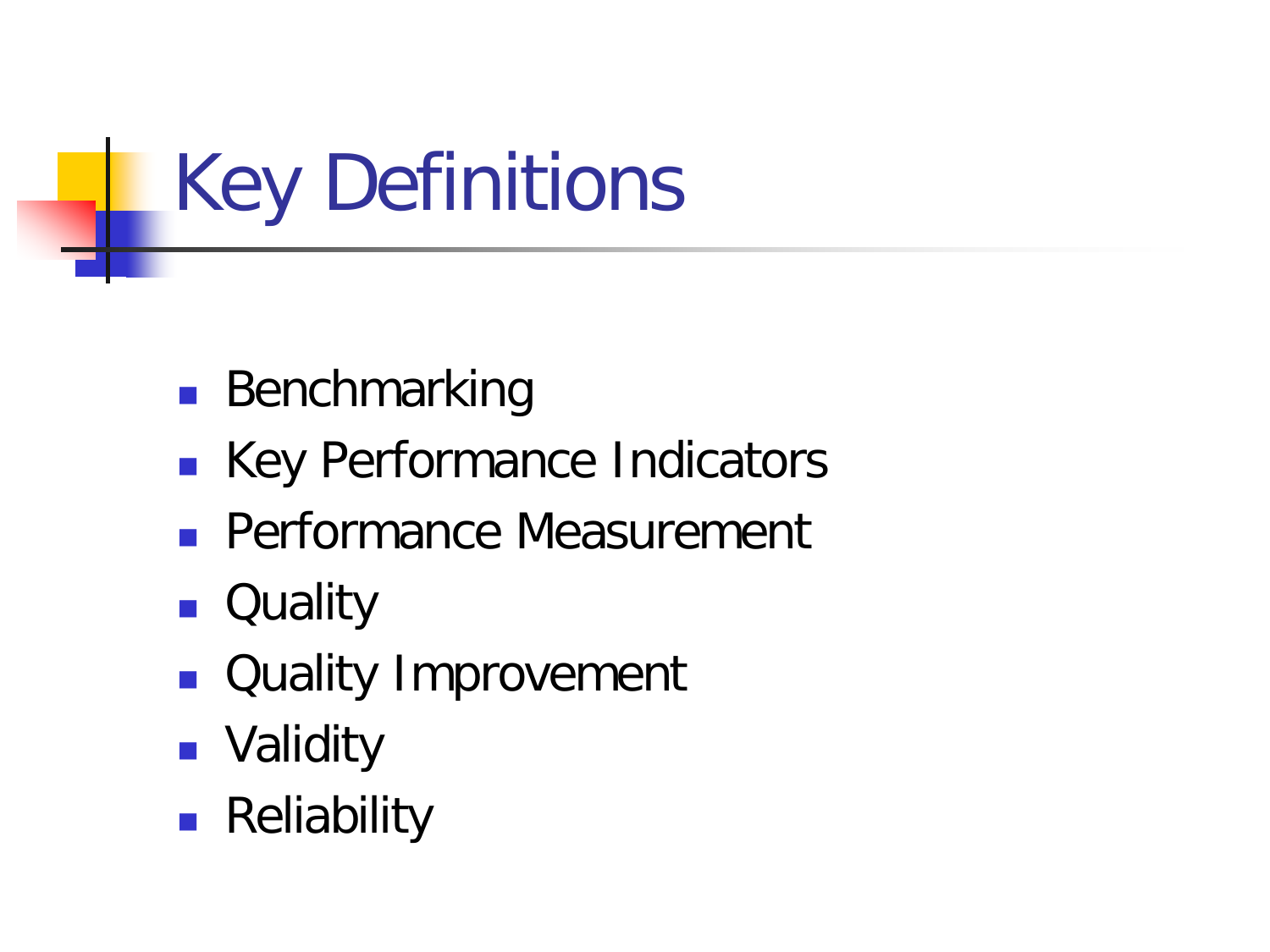# Key Definition Benchmarking

A **process** through which **practices** are **analysed** to provide a **standard**  measurement ('benchmark') of **effective** performance within an organisation.

Hefce Website Glossary (2011)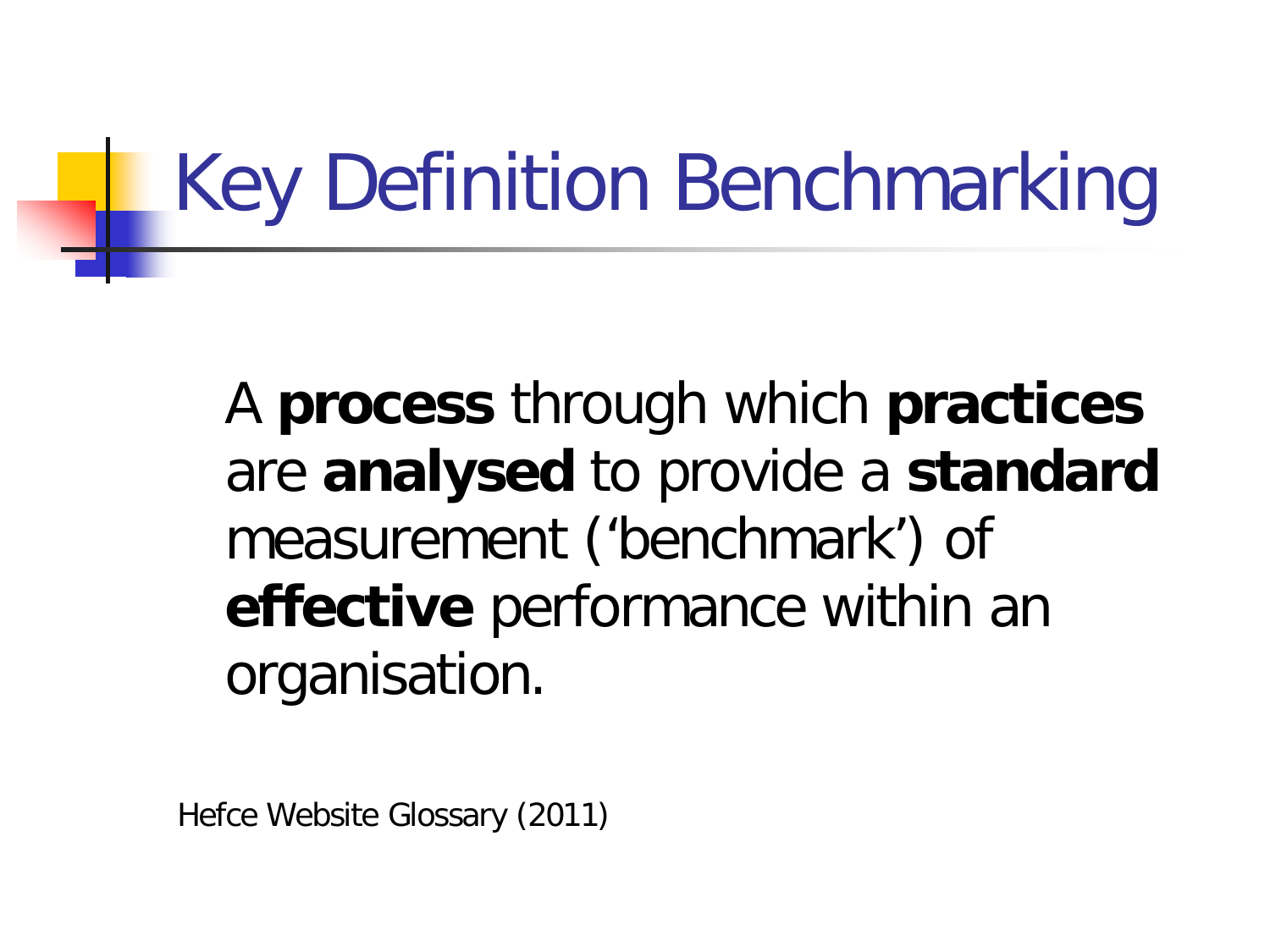# An Even Better Definition

A way of **not only** doing the **same things better** but of discovering **new, better** and **smarter** ways of doing things and in the process of discovery, **understanding why**  they are better or smarter.

Derived from SCHE Enhancement Committee, (2009), in Analytic Quality Glossary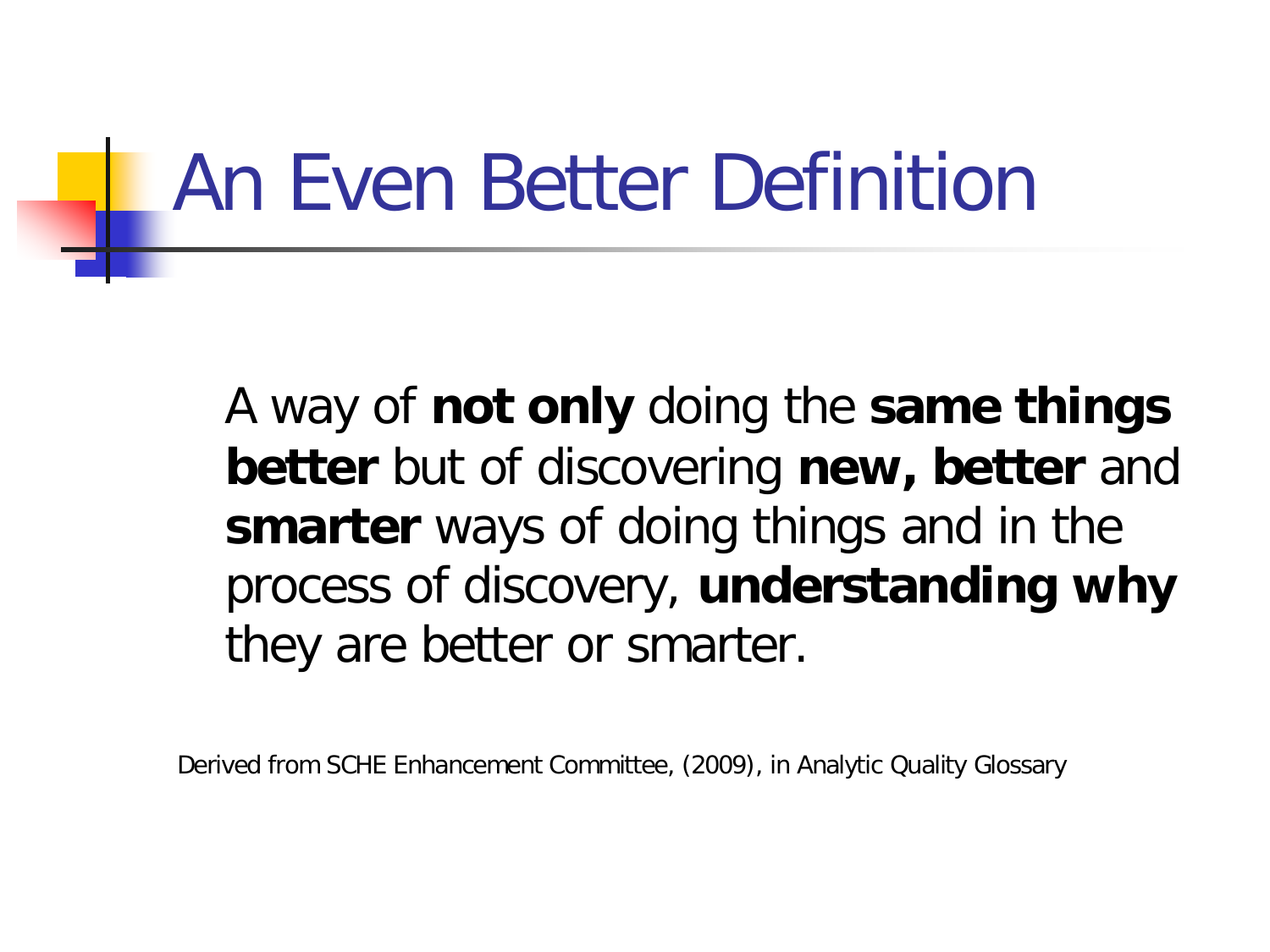

### Benchmarks are also used to **compare performance** with other organisations and with other sectors.

Hefce Website Glossary, (2011)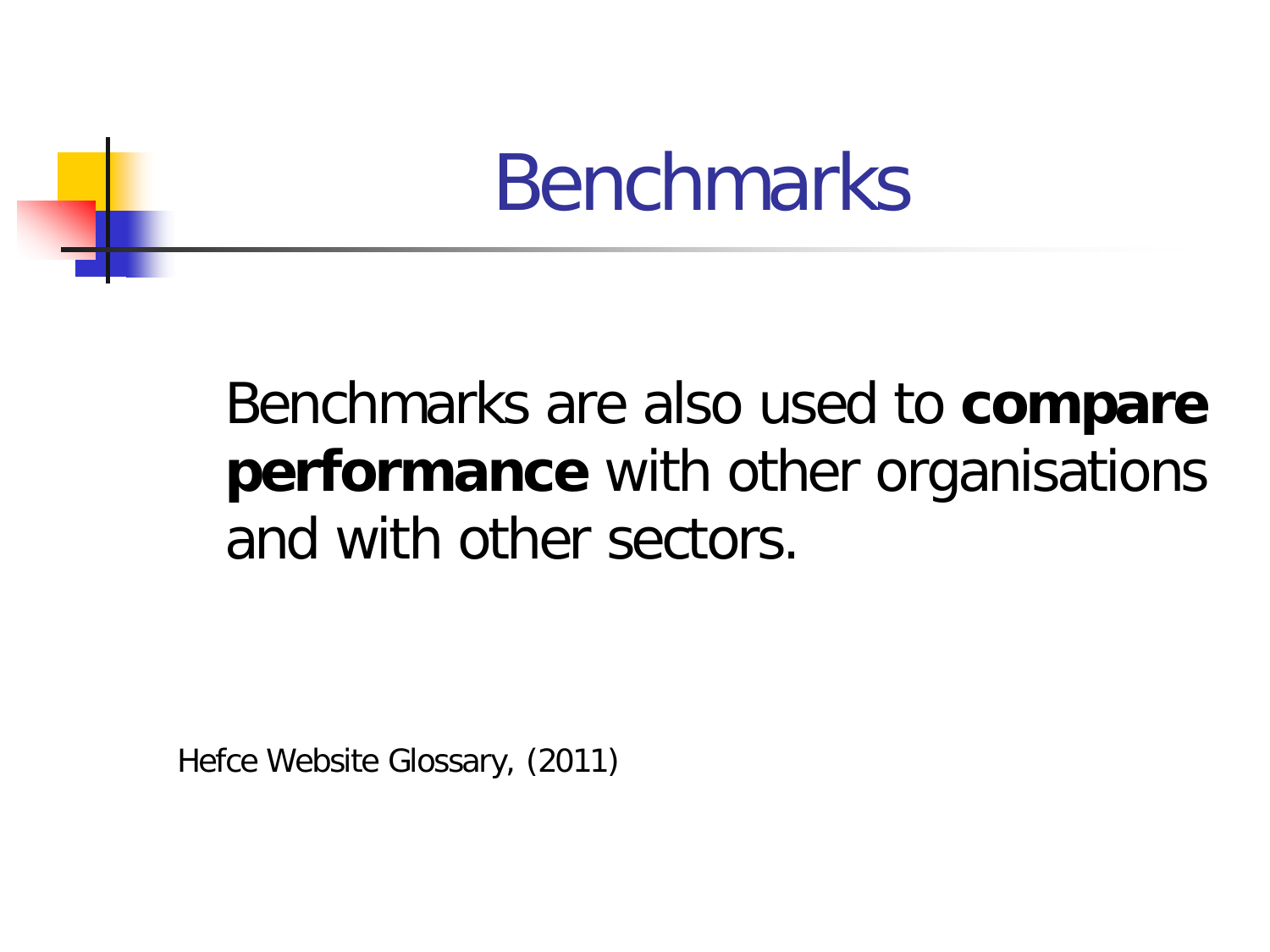#### Definition - Key Performance Indicator

### A performance or key performance indicator (KPI) is a measure of performance.

Gift and Mosel (1994)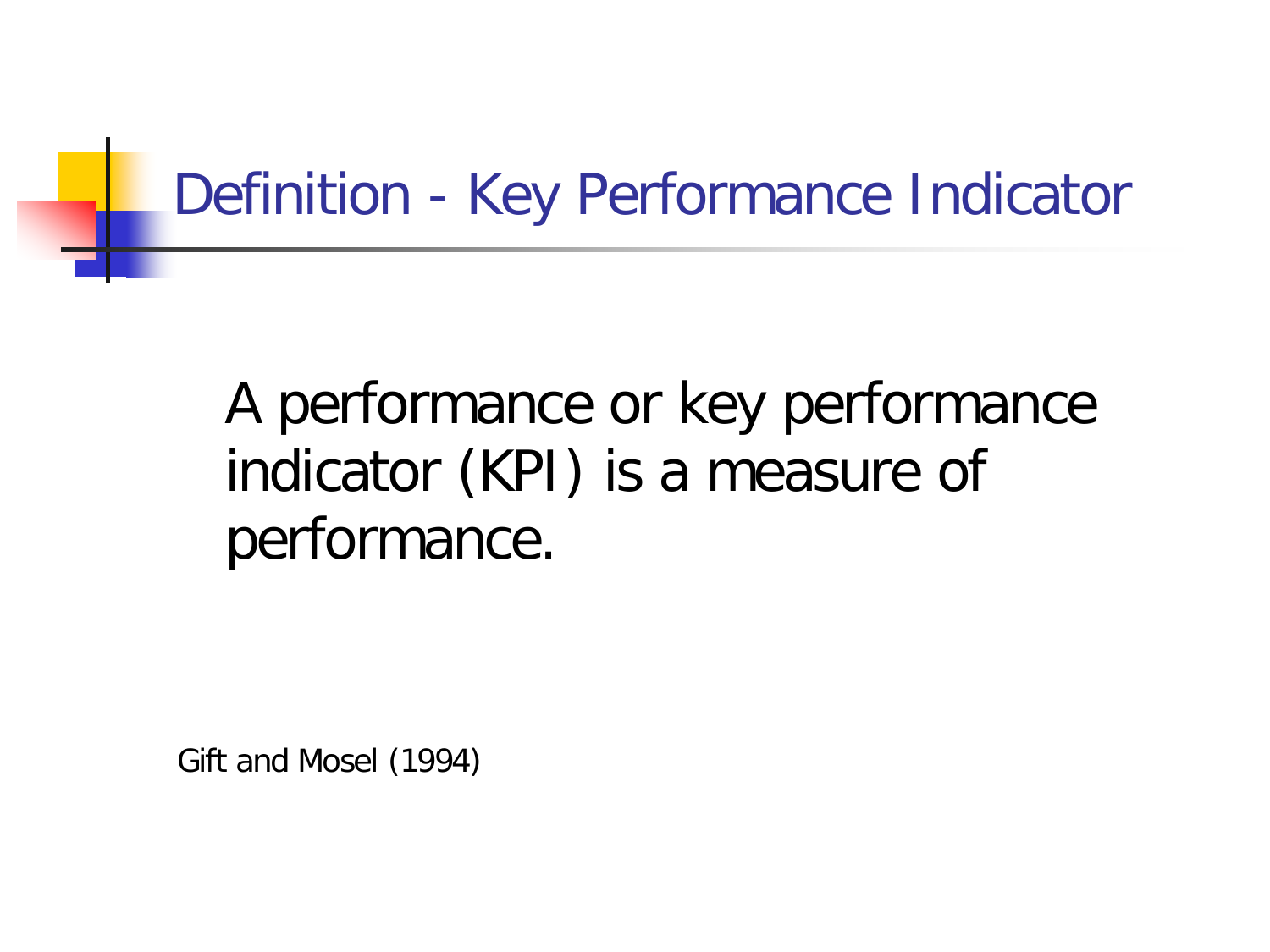### Definition - Performance Measurement

Performance Measurement is the process used by an organisation to establish the parameters to measure if programs are reaching the desired results.

Gift and Mosel (1994)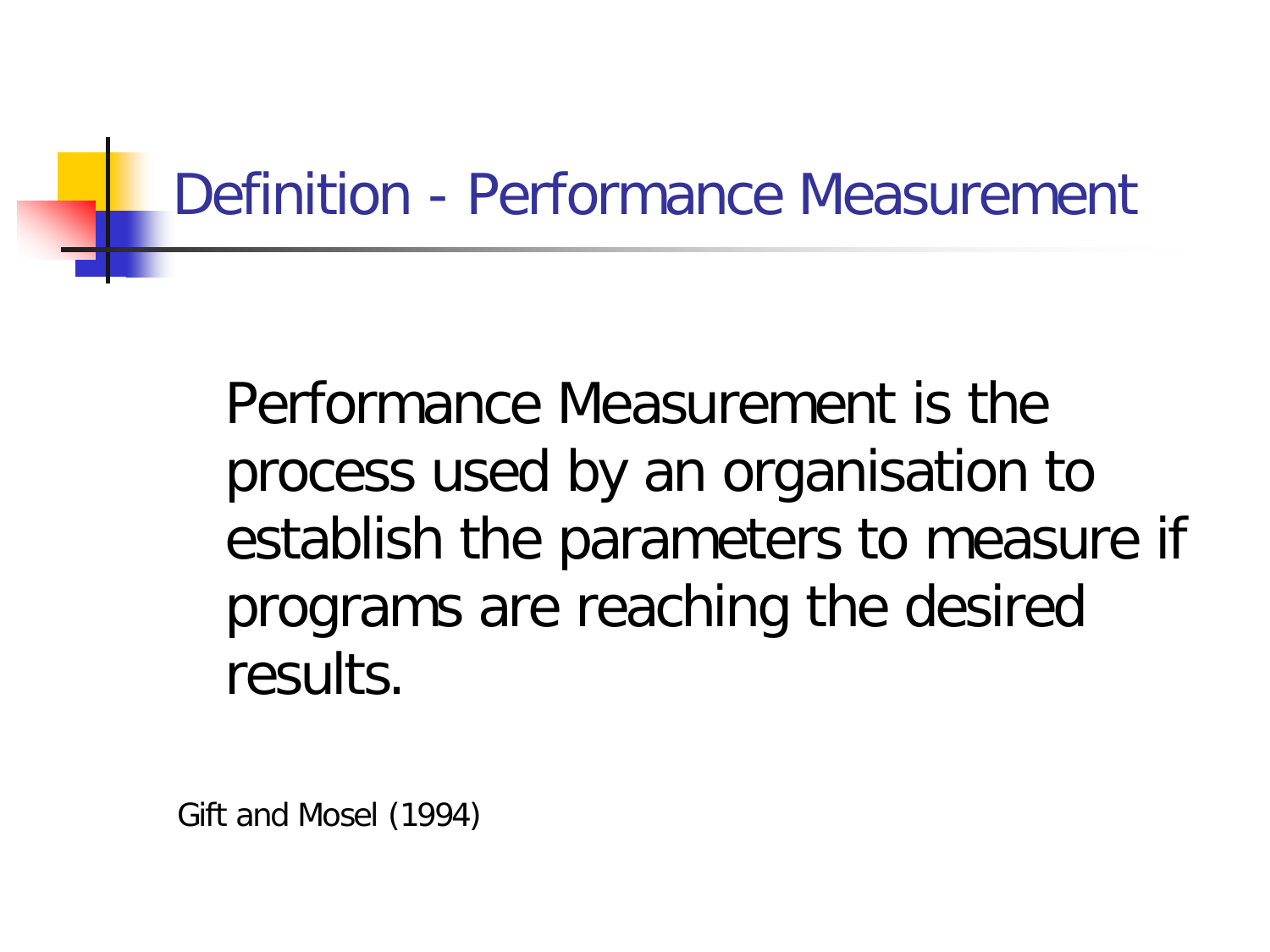# Definition - Quality

According to the Health Foundation UK

"Quality is essentially very simple; it is the 'degree of excellence' in healthcare".

- **Safe**
- **Effective**
- **Person-centred**
- **E** Timely
- **Efficient**
- **Equitable**.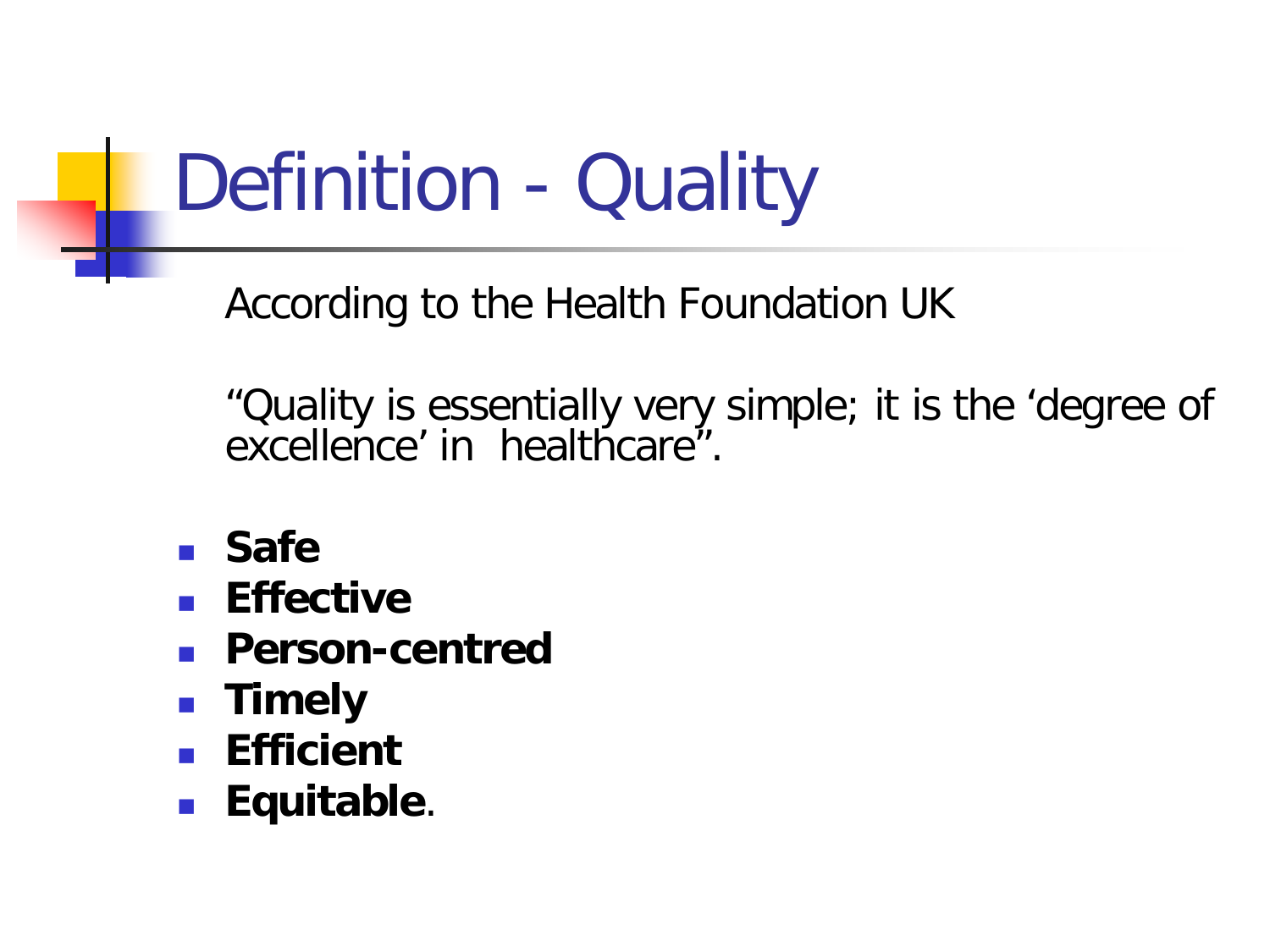### Definition – Quality Improvement

Quality Improvement is the combined and unceasing efforts of **everyone.** Healthcare professionals, patients and their families, researchers, payers, planners and educators to make the changes that will lead to better patient outcomes (health), better system performance (care) and better professional development.

Quality and Safety in Healthcare (2007)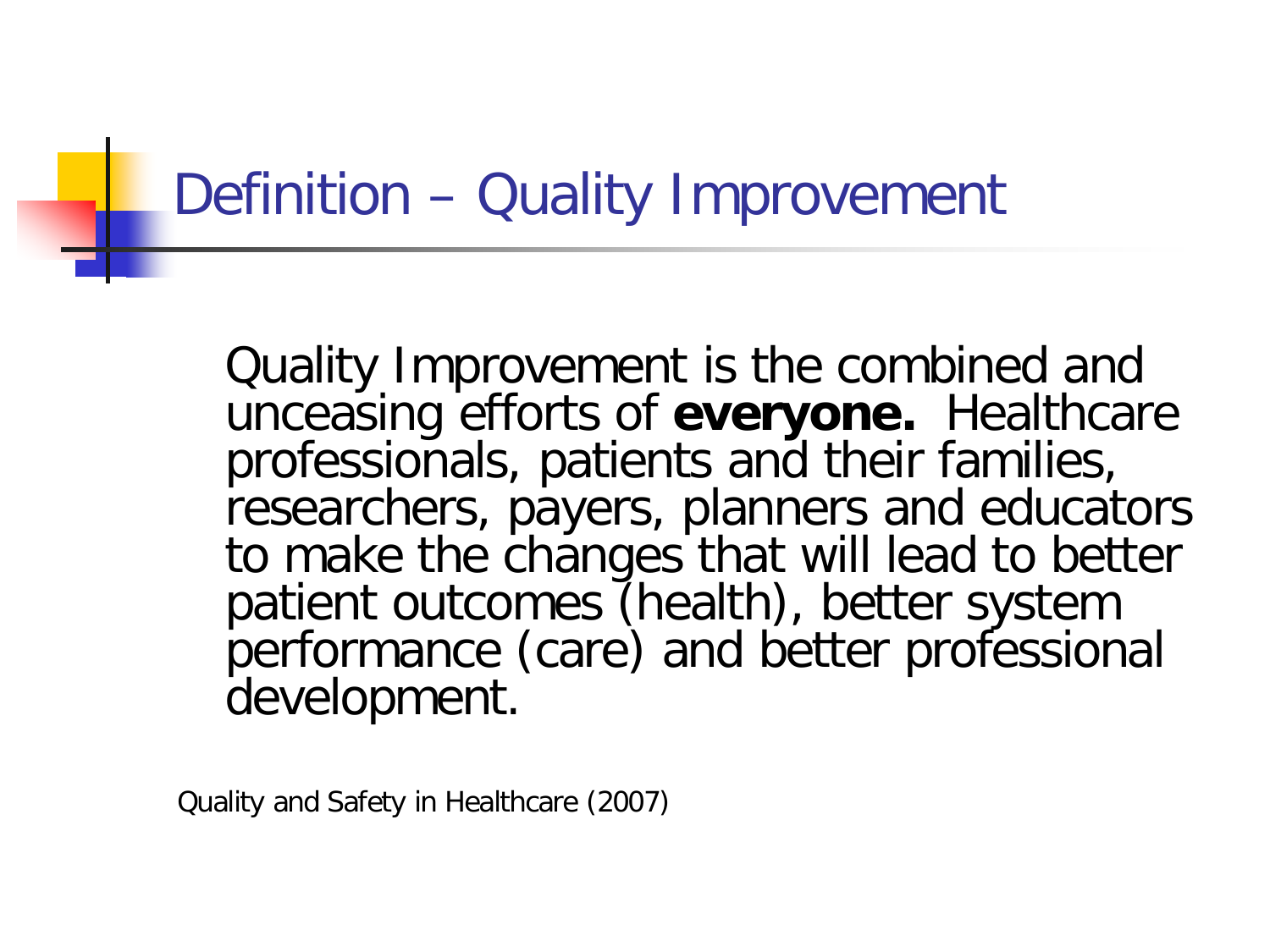# Validity in Benchmarking

Is the extent to which an assessment actually measures what it is intended to measure and provides sound information supporting the purpose(s) for which it is used.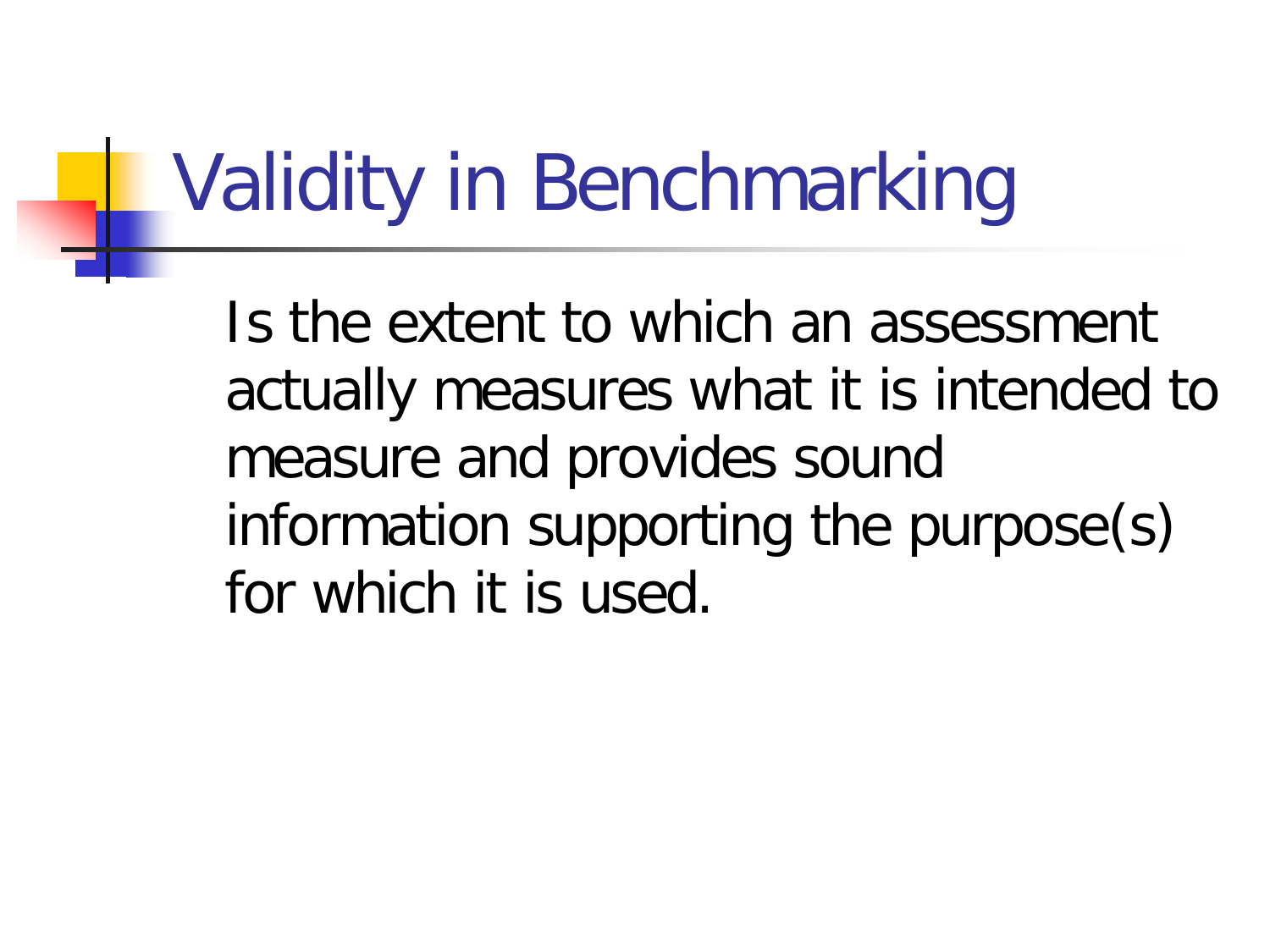# Reliability

**Reliability is an indication of how** consistently we are able to measure the intended target and the extent to which scores are (relatively) free of error.

**Low reliability means that scores should** not be trusted for decision-making.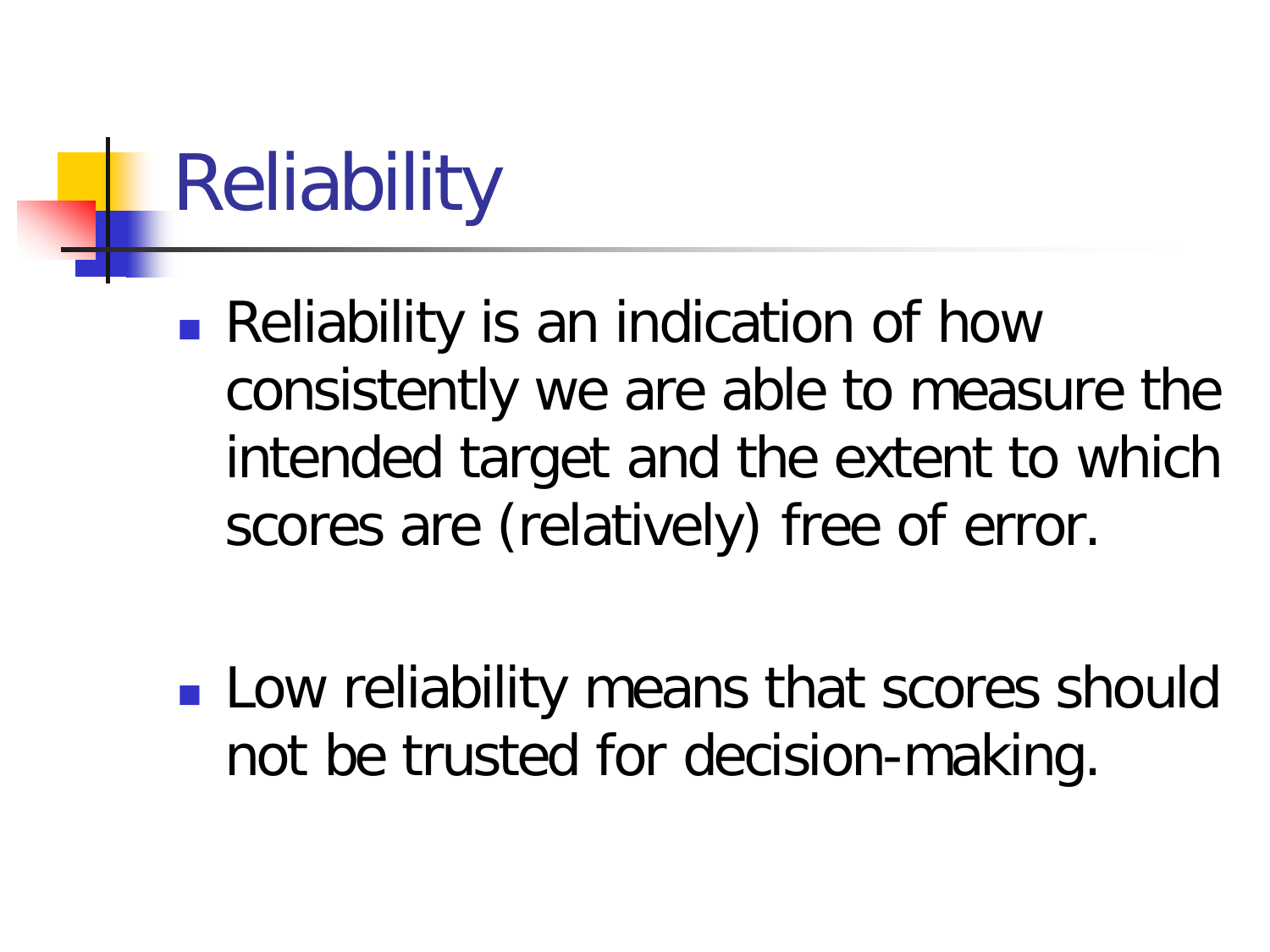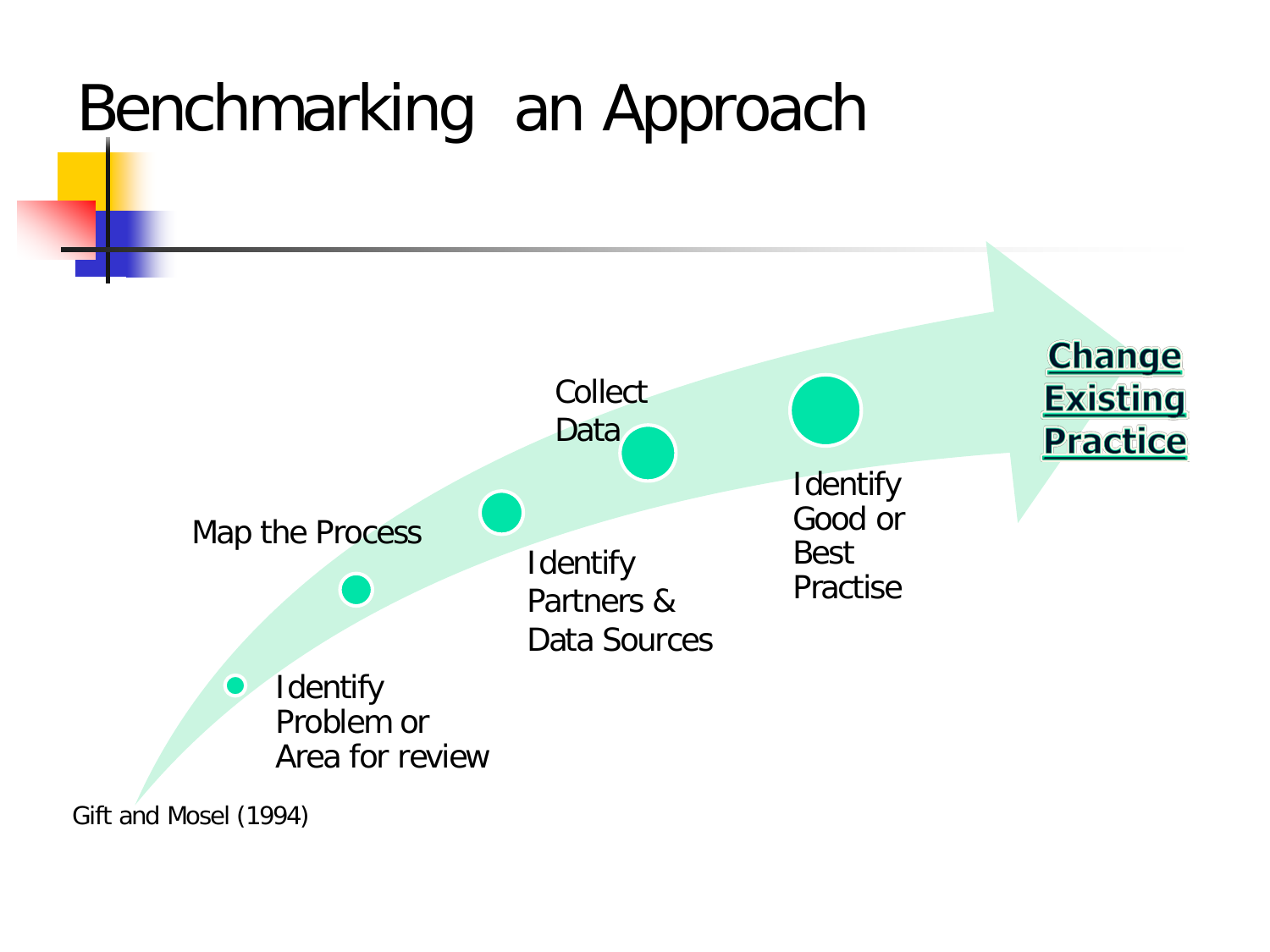# Quality Improvement Process

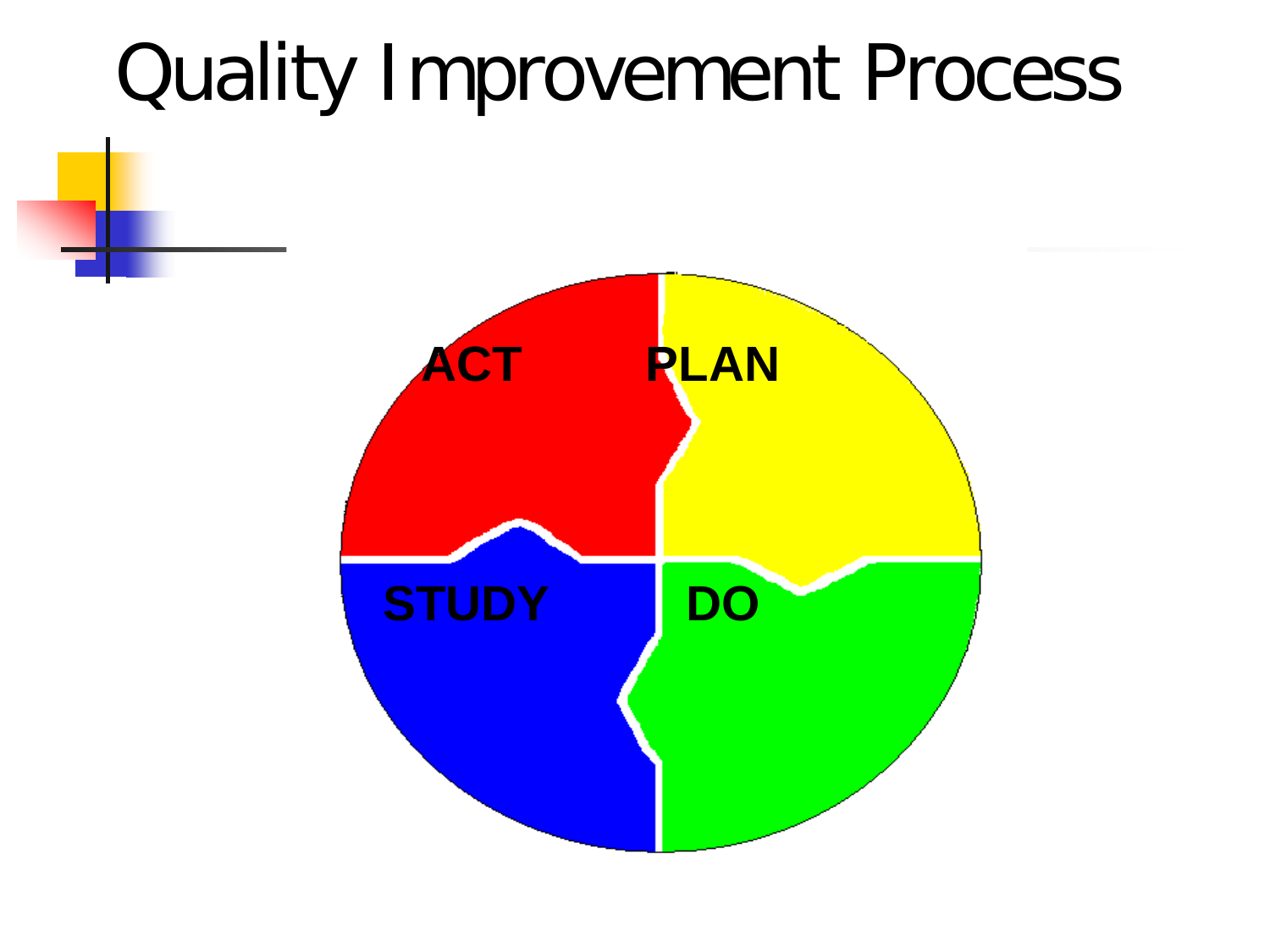# Why Do It? (The Whole Thing – Circular/ongoing/continuous)

- External comparisons
- Part of a large, long-term improvement approach
- **Helps to set realistic and** relevant targets
- **Anticipate business issues** and trends
- React to problems as they arise
- **EXECUTE:** Challenges complacency
- **Up-skills staff**
- Highlights the need for change.

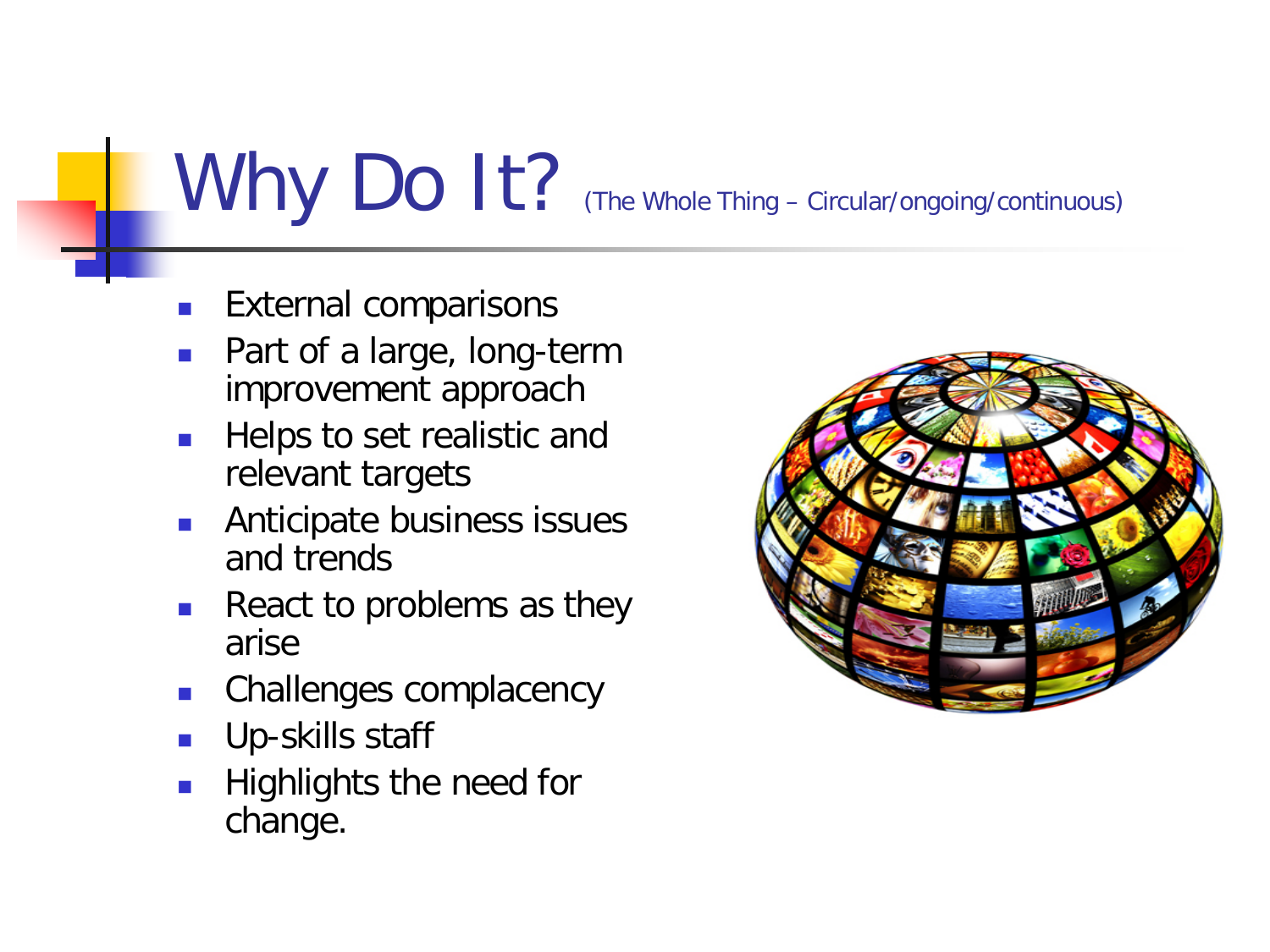### Benchmarking Why do it?

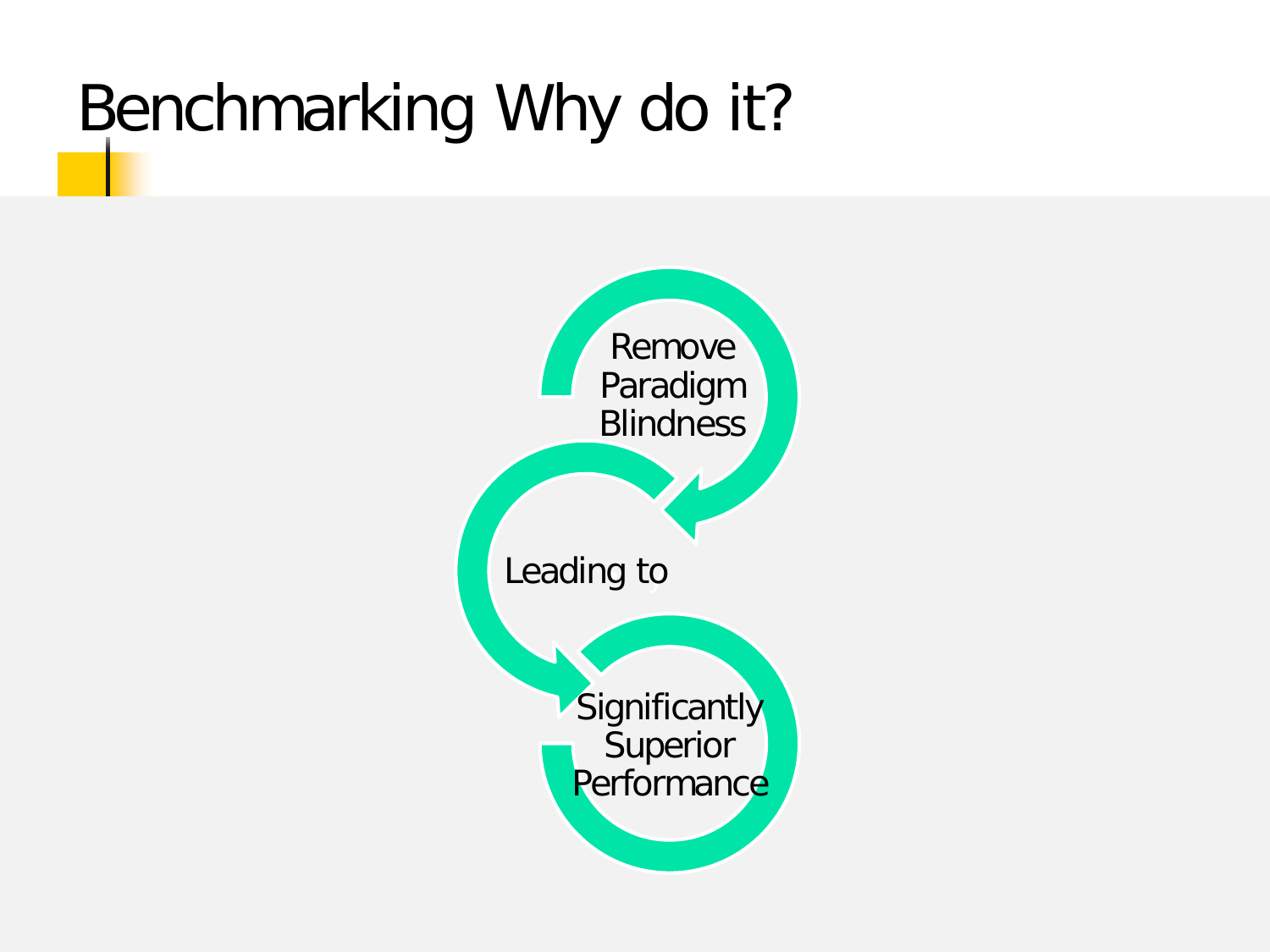### Clinical Areas of Benchmarking

- **Health and Safety**
- **Infection Control**
- **Nedication Frrors**
- **Pressure Injuries**
- Challenging Behaviours
- **Prophylactic Antibiotic Usage**
- **Multi Resistant Organisms**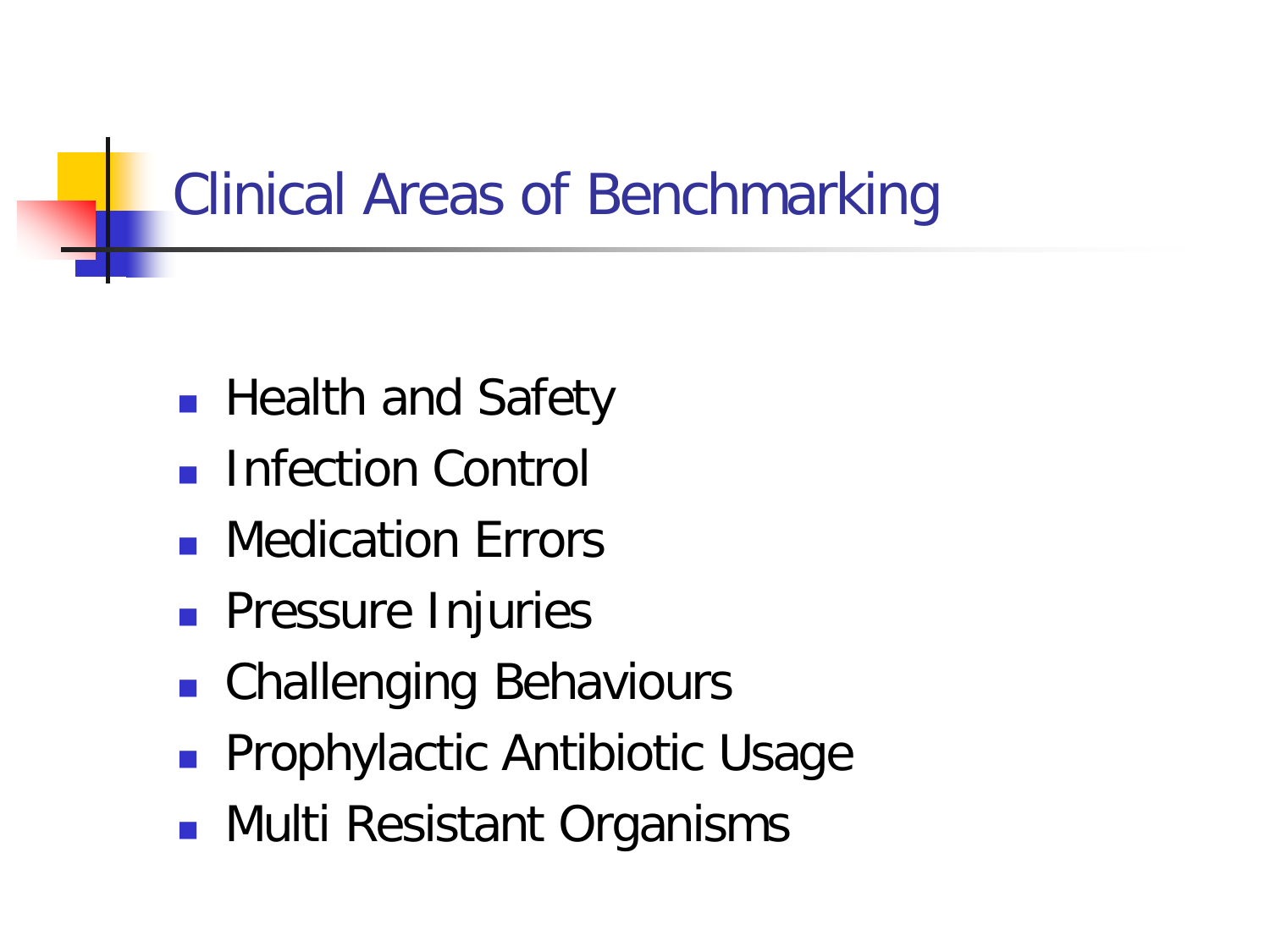#### Workforce Areas of Benchmarking

- Staff Accidents/Adverse events
- **Sick Leave Analysis**
- Workload Monitoring analysing occupancy, resident dependency levels and staff ratios

**Other areas of interest are:** Average length of stay and age on admission.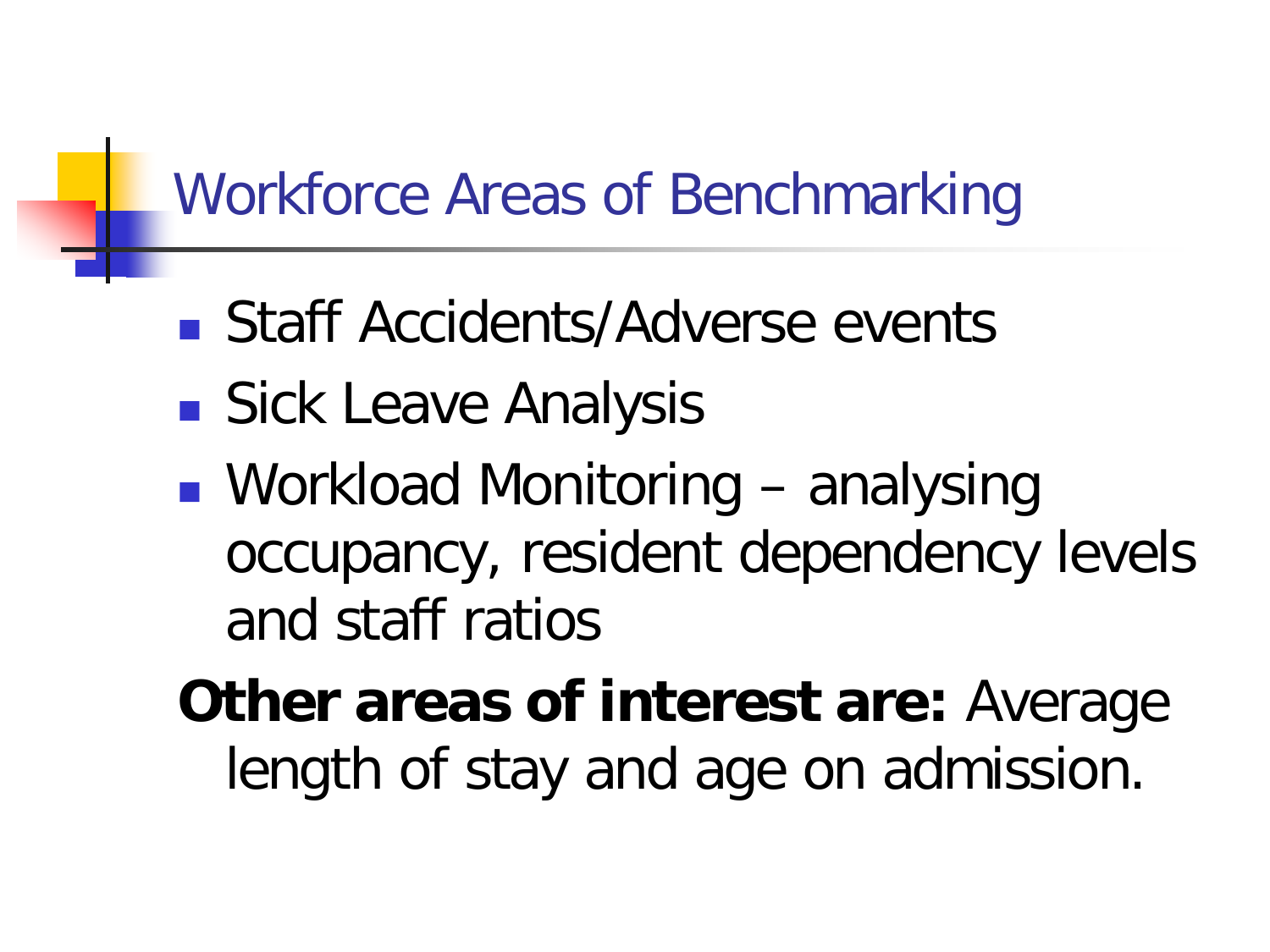# Challenges

Scope of benchmarking

Clear definitions

Data collection (tools and reliability and skills to understand the data)

**Competition**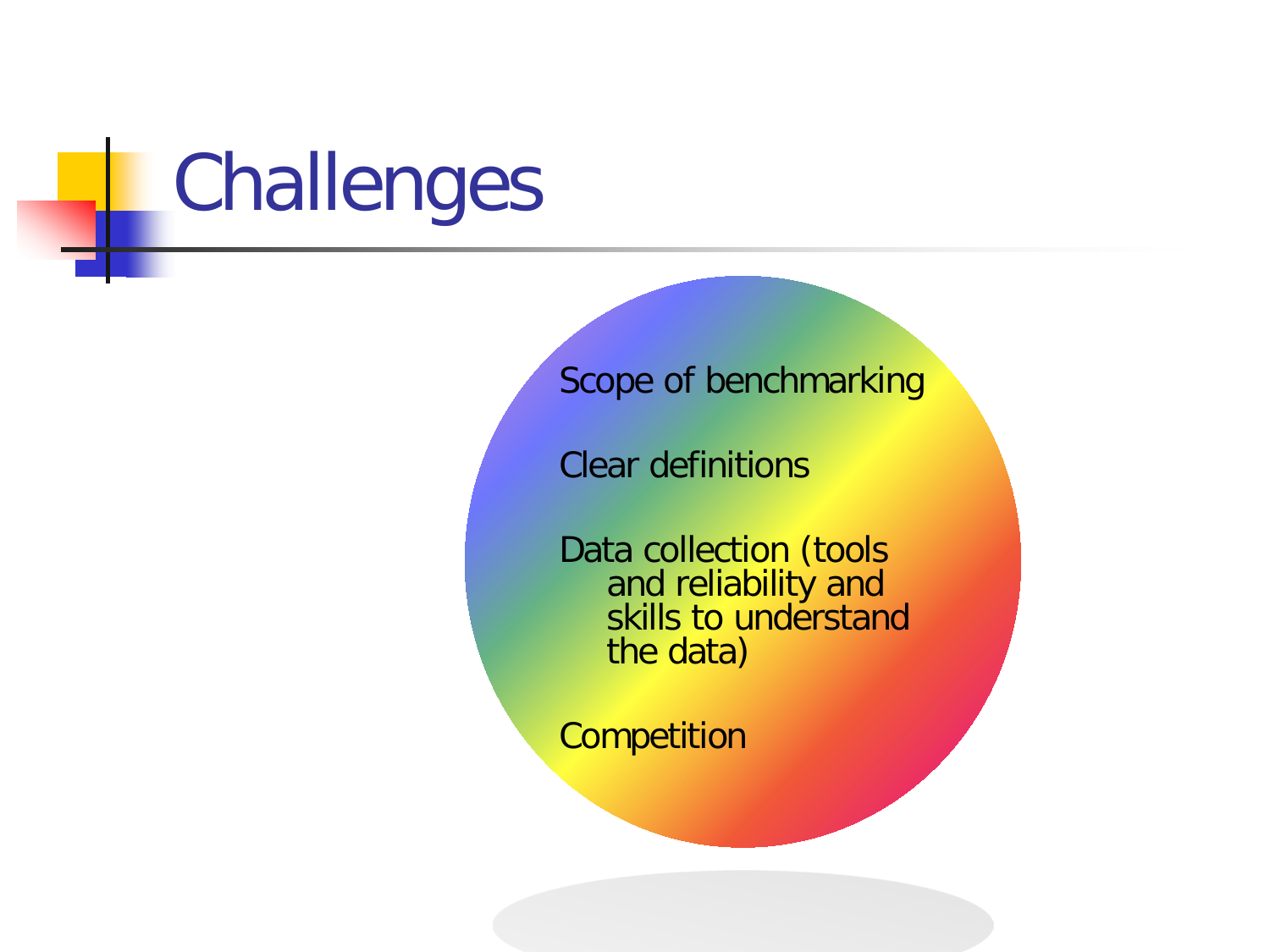# Challenges

**Finding suitable** partners

- **Difficulties in comparing** data
- **Resource constraints** (time, finance and expertise)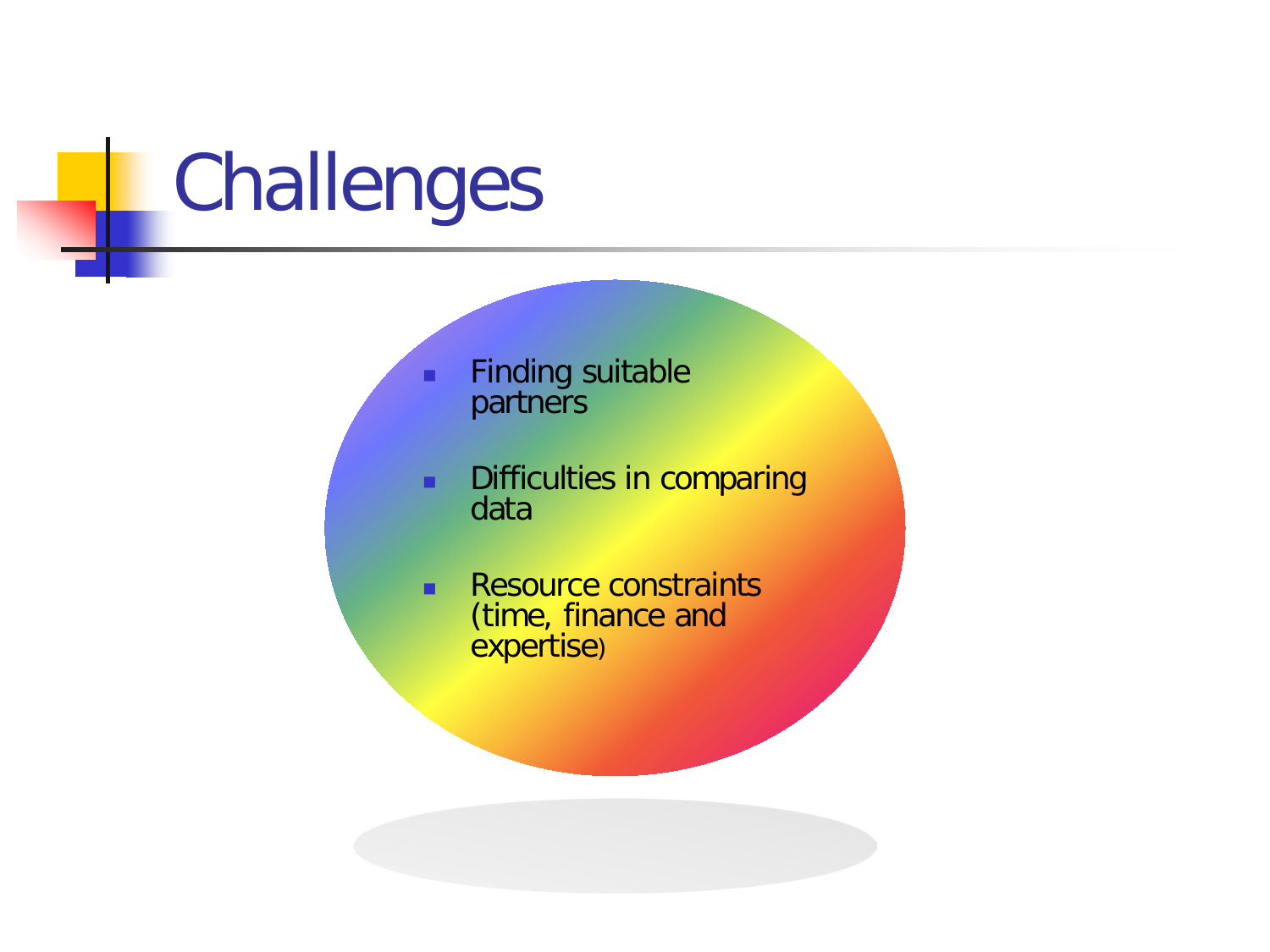# Challenges

Stuck in analysis

Achieving comparability

Risk to Reputation

**Resistance**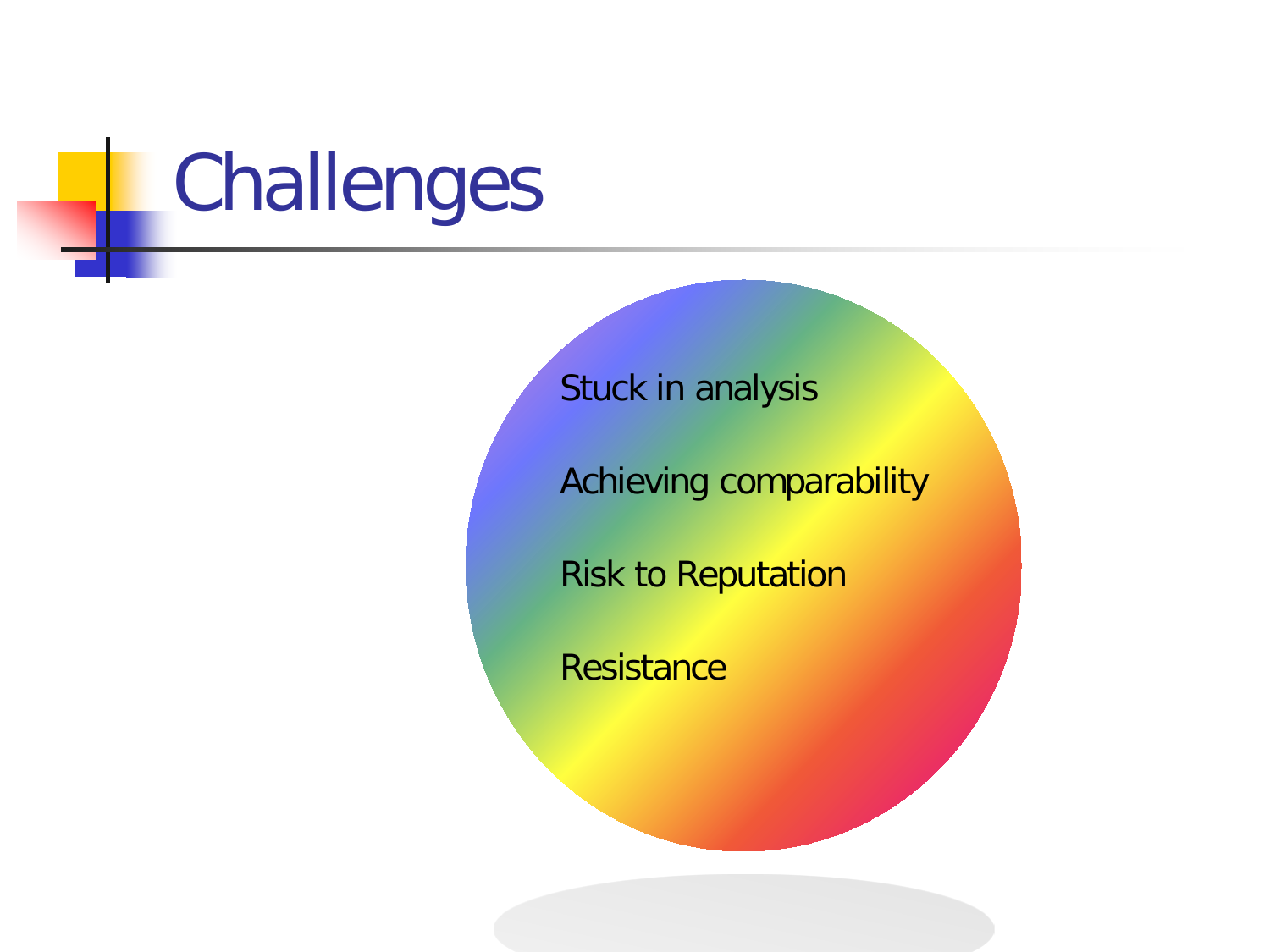### Benchmarking Summary

#### **What is it?**

A systematic approach through comparative analysis, process review, design and adaptation leading to superior performance.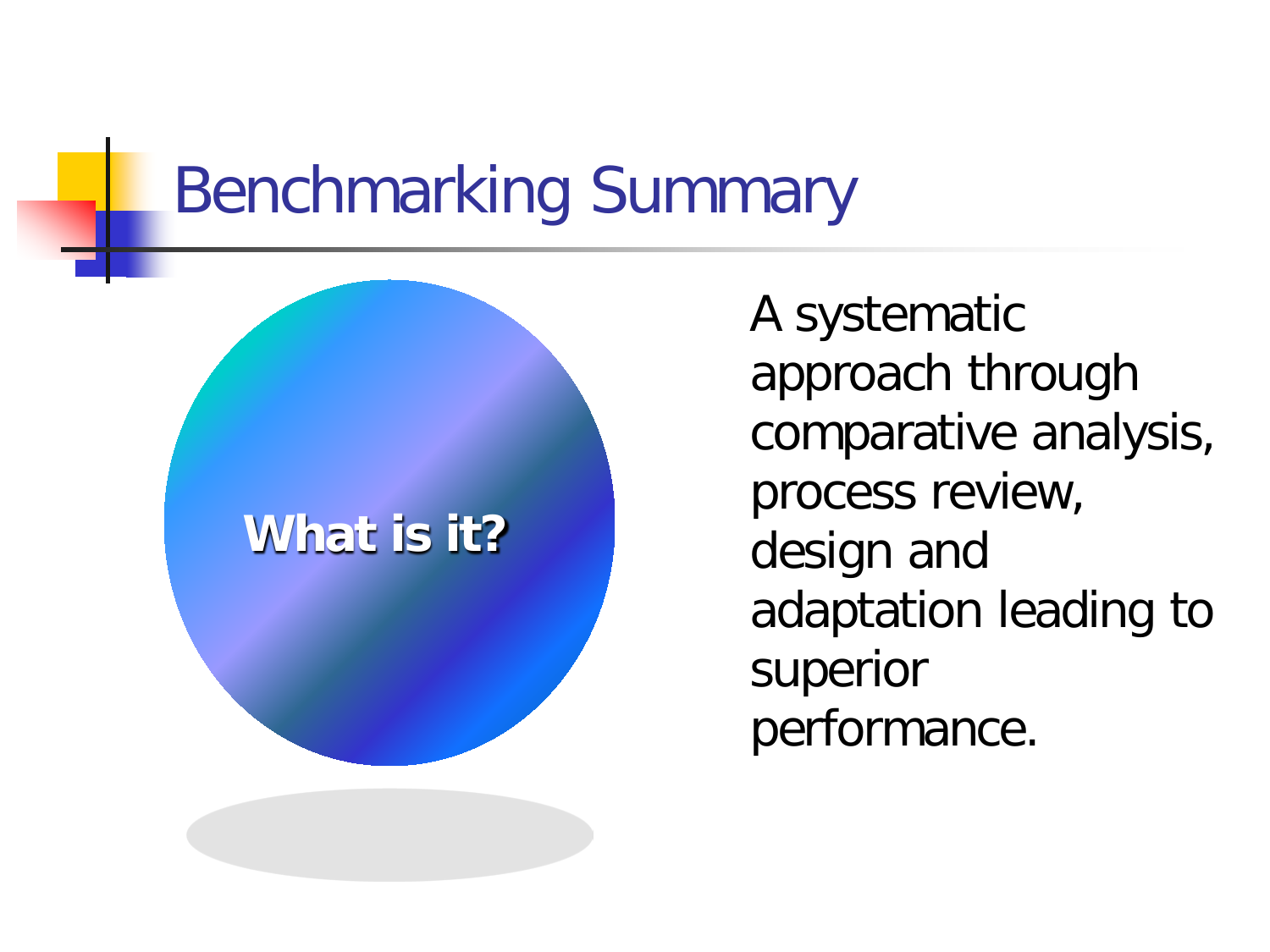### Benchmarking Summary

#### Why do it?

Healthcare is a learning industry requiring superior performance to improve the quality of our services and the safety of our customers. Benchmarking is one way to achieve this.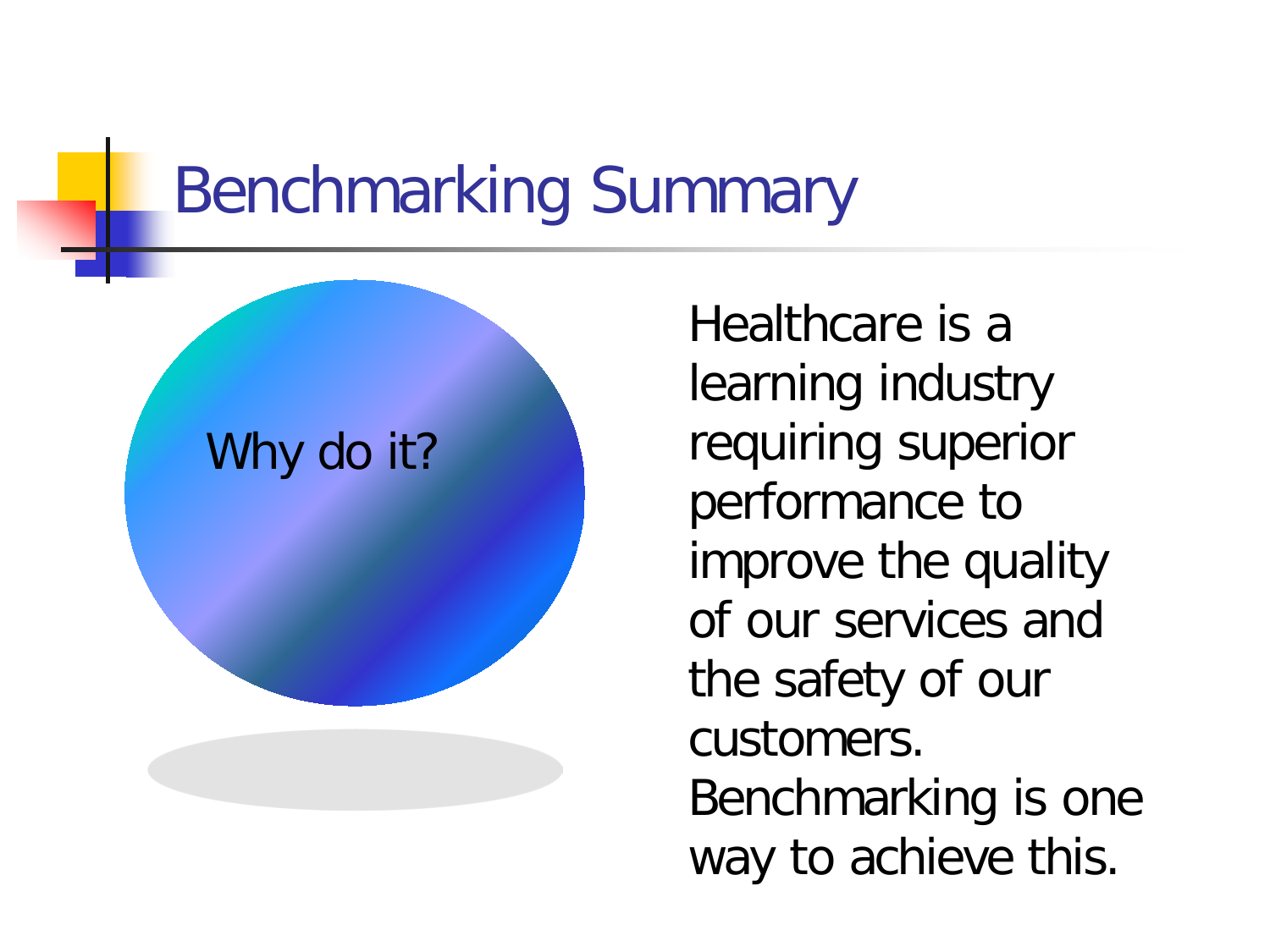#### The Far North Quality and Benchmarking Group

Referred to as FNQG:

- A small group of aged care providers operating in the Mid and Far North
- A mixture of not-for-profit and for profit providers
- In existence for 15 years (since 1999)
- Only added targets in 2004.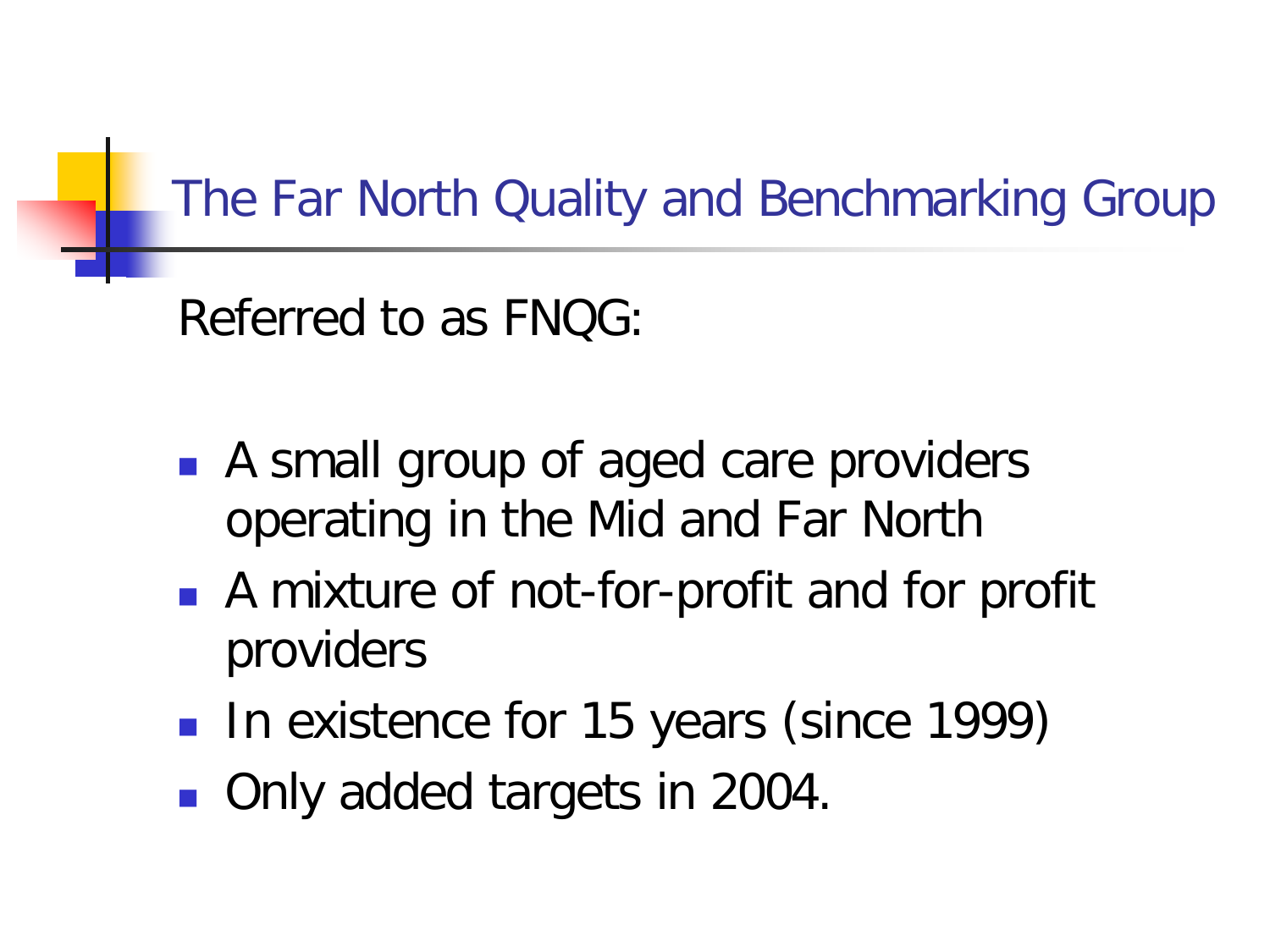#### Terms of Reference - Benchmarking

The TOR are detailed in our handbook:

- **Nembers (number and location)**
- KPI's (members agree and set quality indicators, definitions, criteria and parameters)
- **Action plans are set for non-performance i.e. not** achieving targets consistently
- **Formulas for calculation**
- Targets/goals are reviewed annually
- Meetings scheduled 3 monthly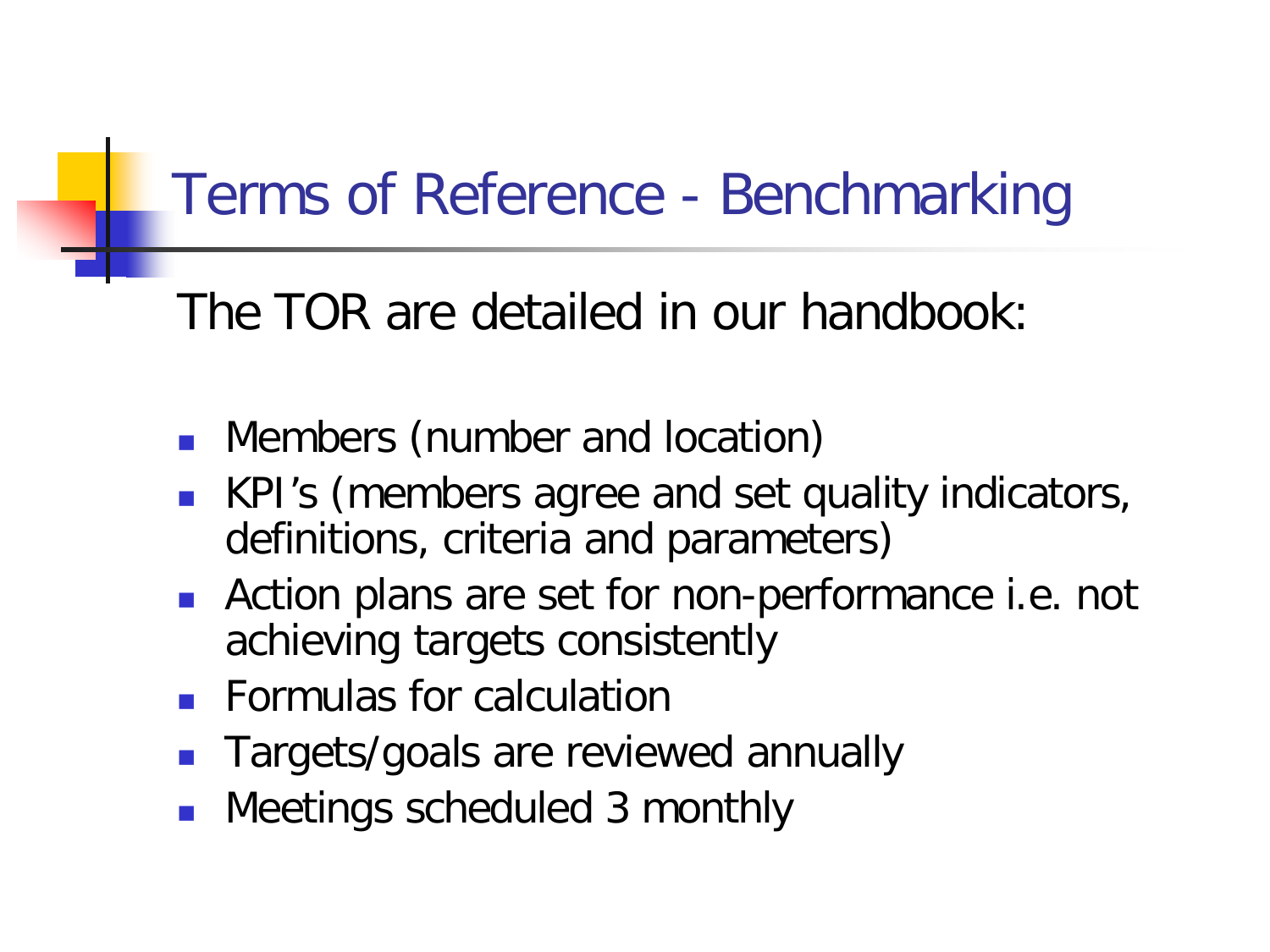#### Terms of Reference - Quality issues

- **Members assist and support one another**
- Facilitate a common and shared approach to develop 'best practice'
- Shared processes, procedures, quality audit tools, education, etc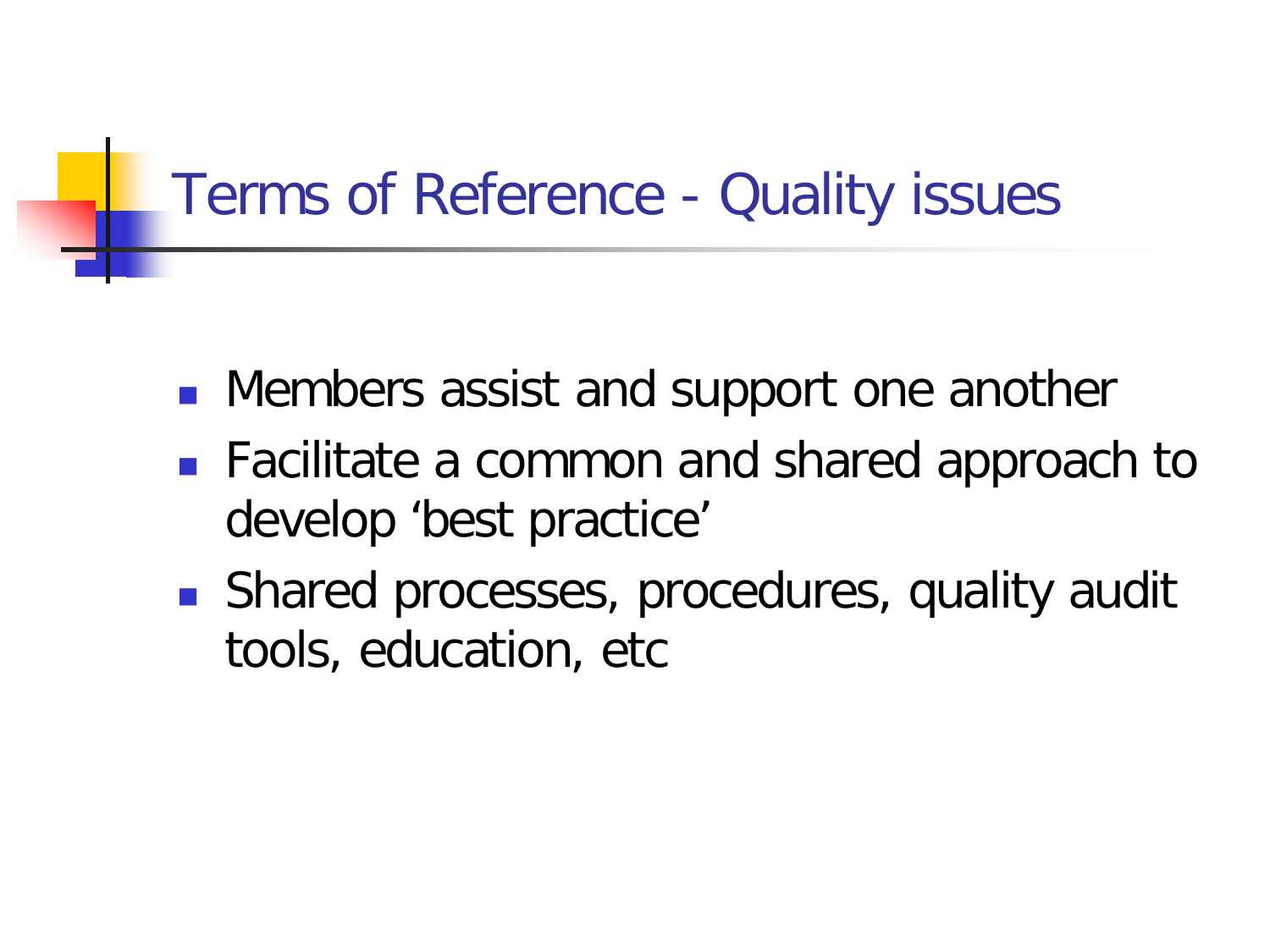#### Recent Changes and Improvements

- **Norking more closely with Northland District Health** Board and the 'First Do No Harm Project'
- Opening up our programme to additional providers
- Re-designing some aspects of our reporting i.e.
- 1000 bed days
- using the Severity Assessment Codes (SAC) for reporting adverse events
- Reporting Falls and Pressure Injuries into the regional tool for comparison against other facilities.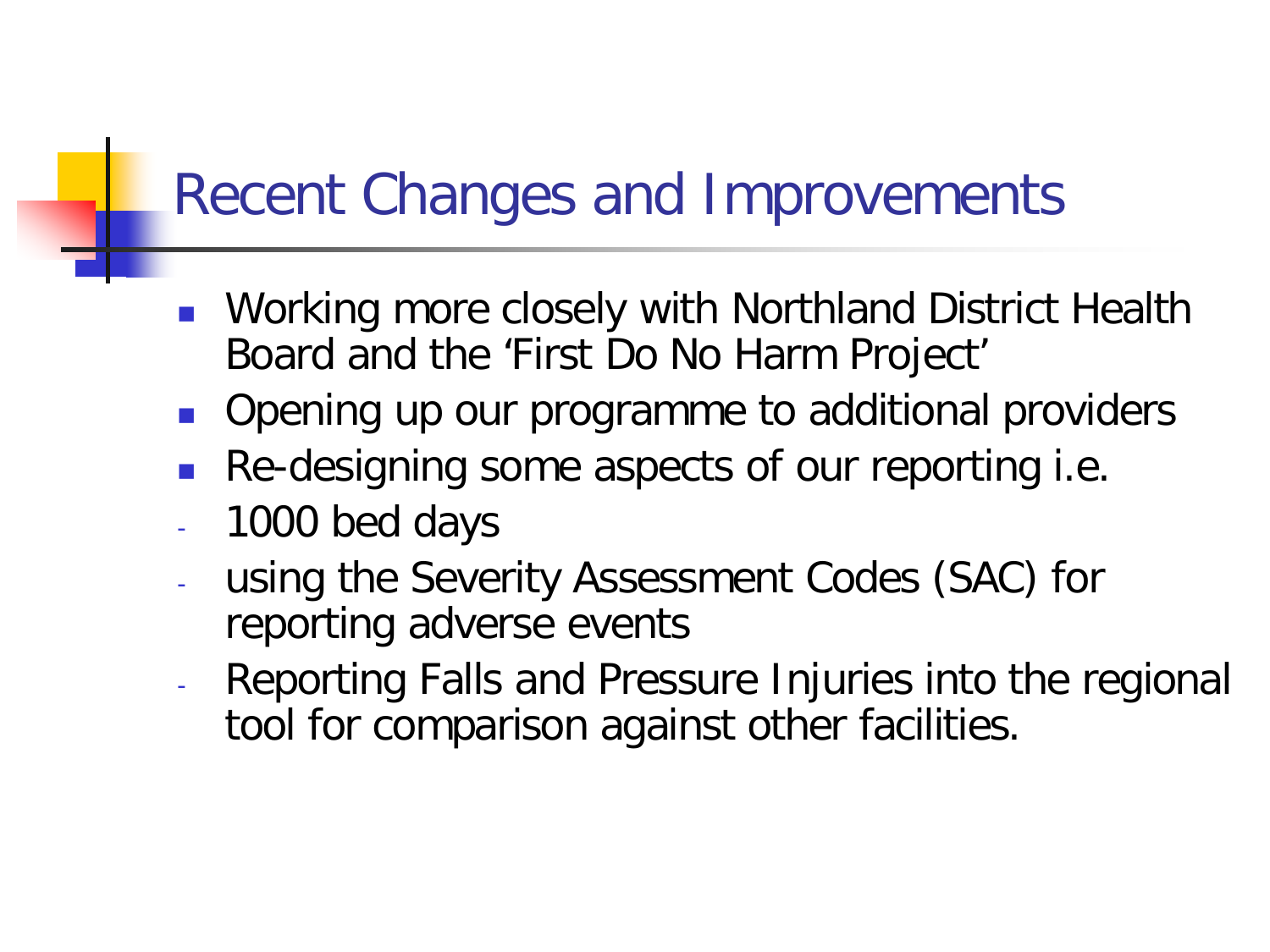#### Examples of 2013 Benchmarking Graphs

**Falls with Injury**

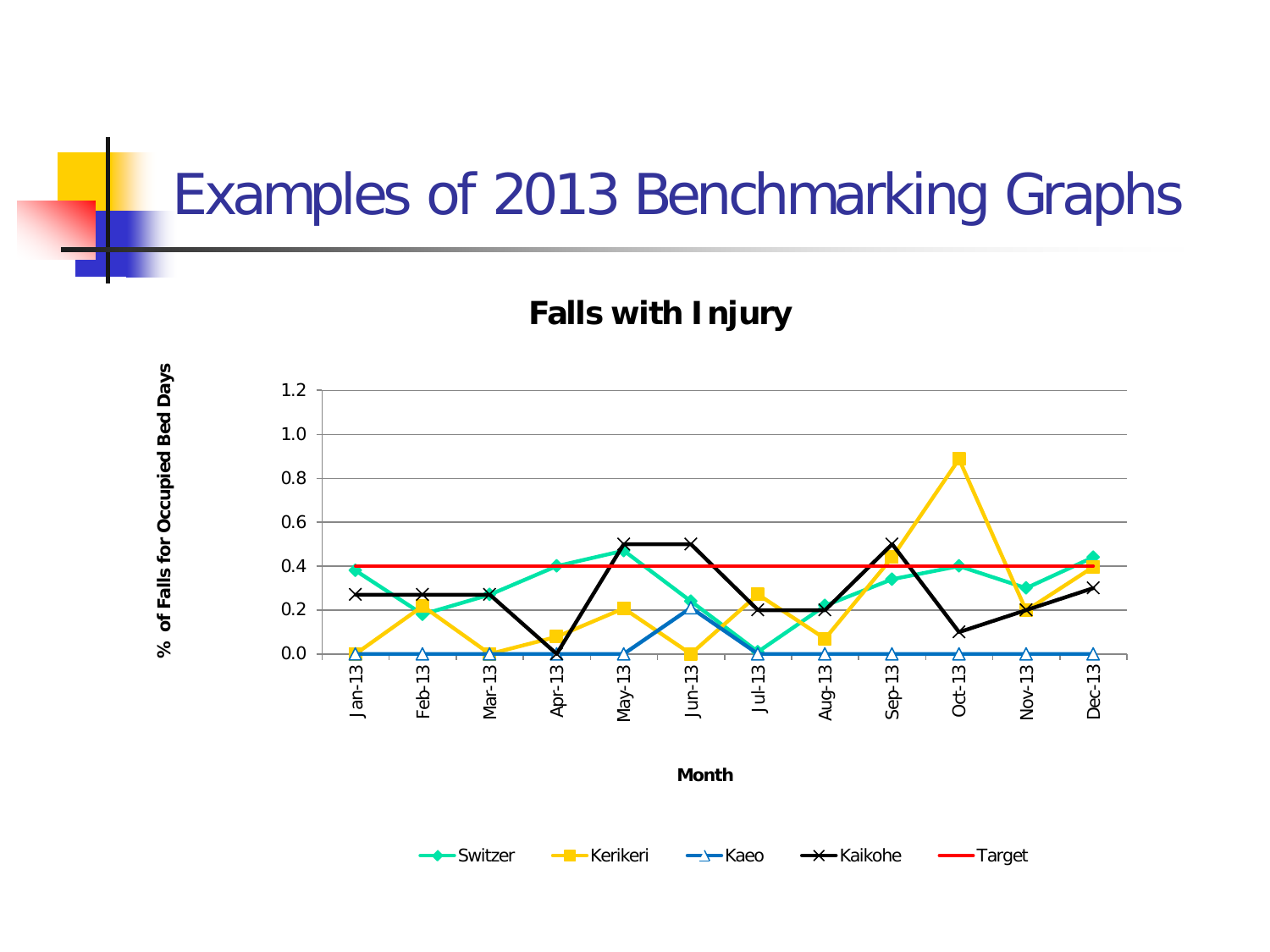

**Falls Non-Injury**

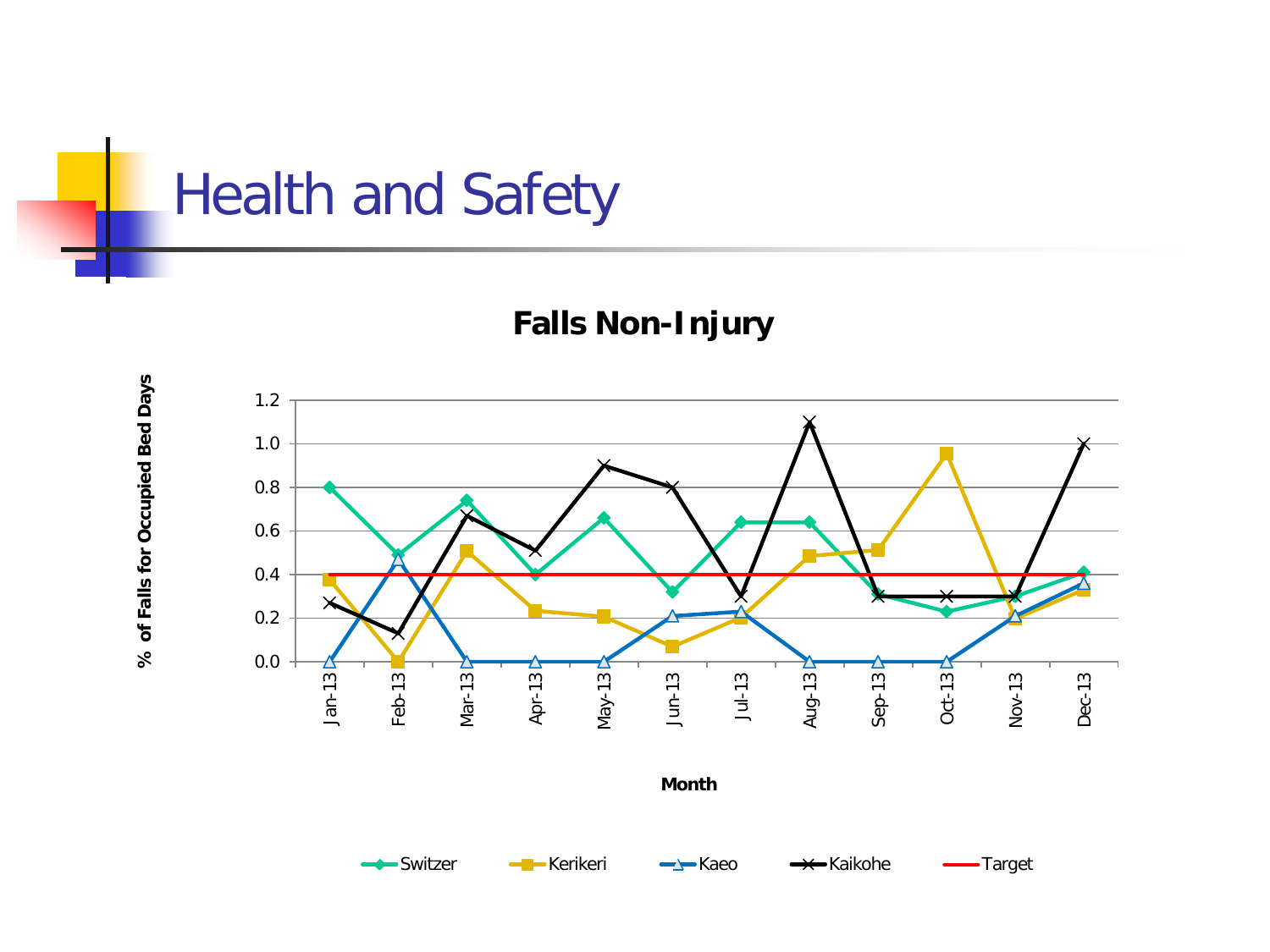

**% of Acc/Inc for Occupied Bed Days**

% of Acc/Inc for Occupied Bed Days

#### **Hospital Skin Tears**

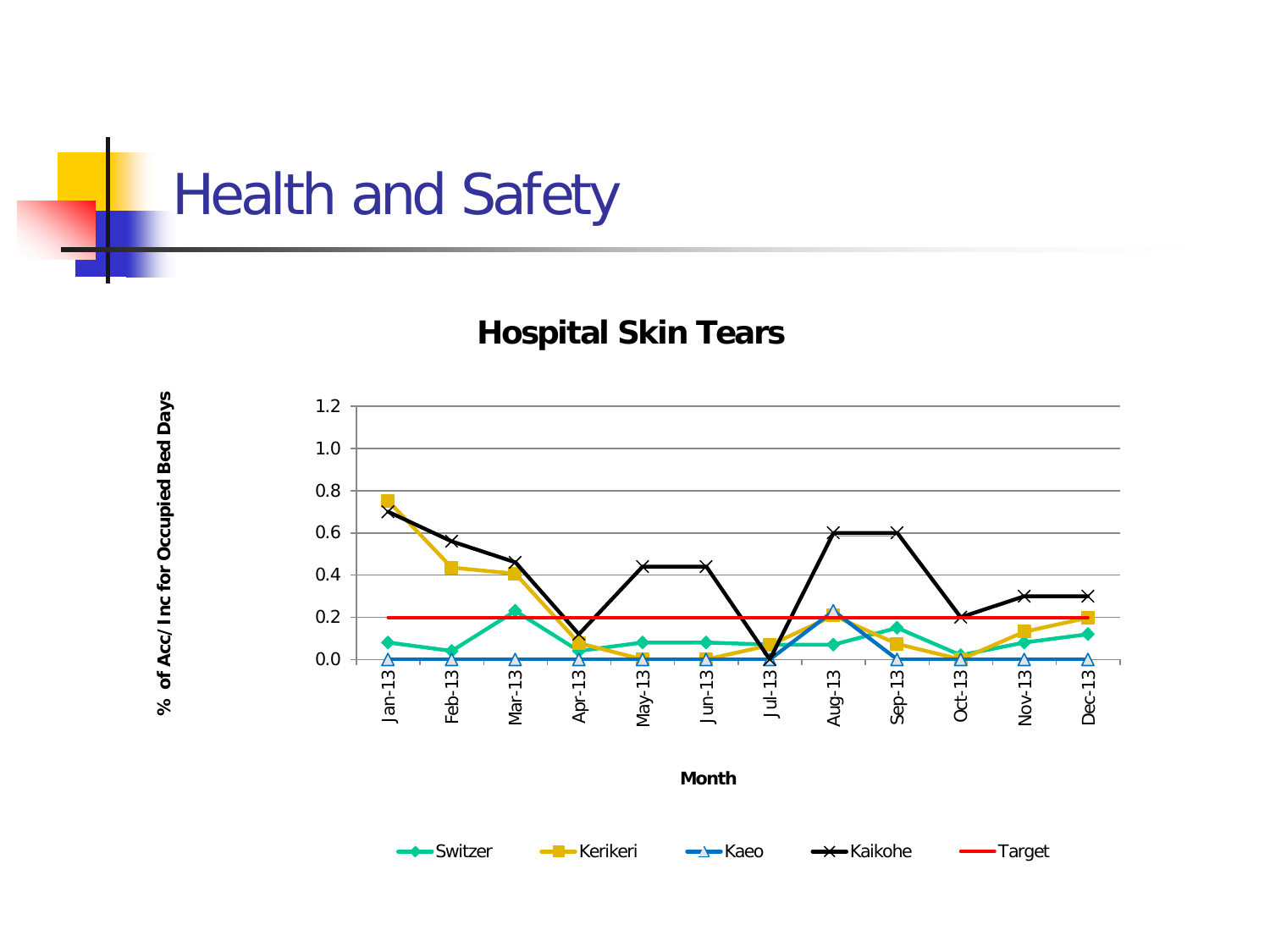

**% of Acc/Inc for Occupied Bed Days**

% of Acc/Inc for Occupied Bed Days

#### **Challenging Behaviour**

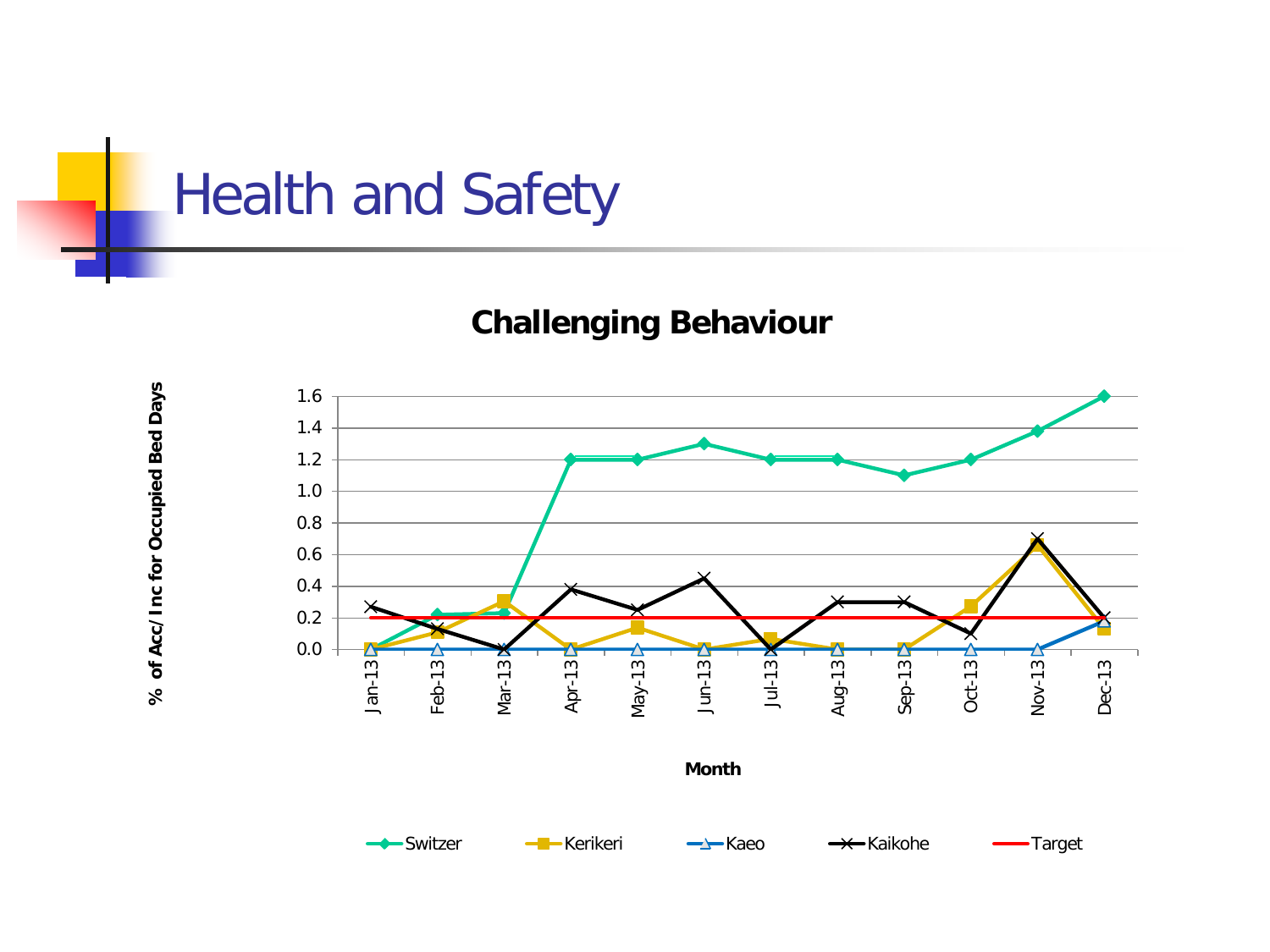

**Near Miss**

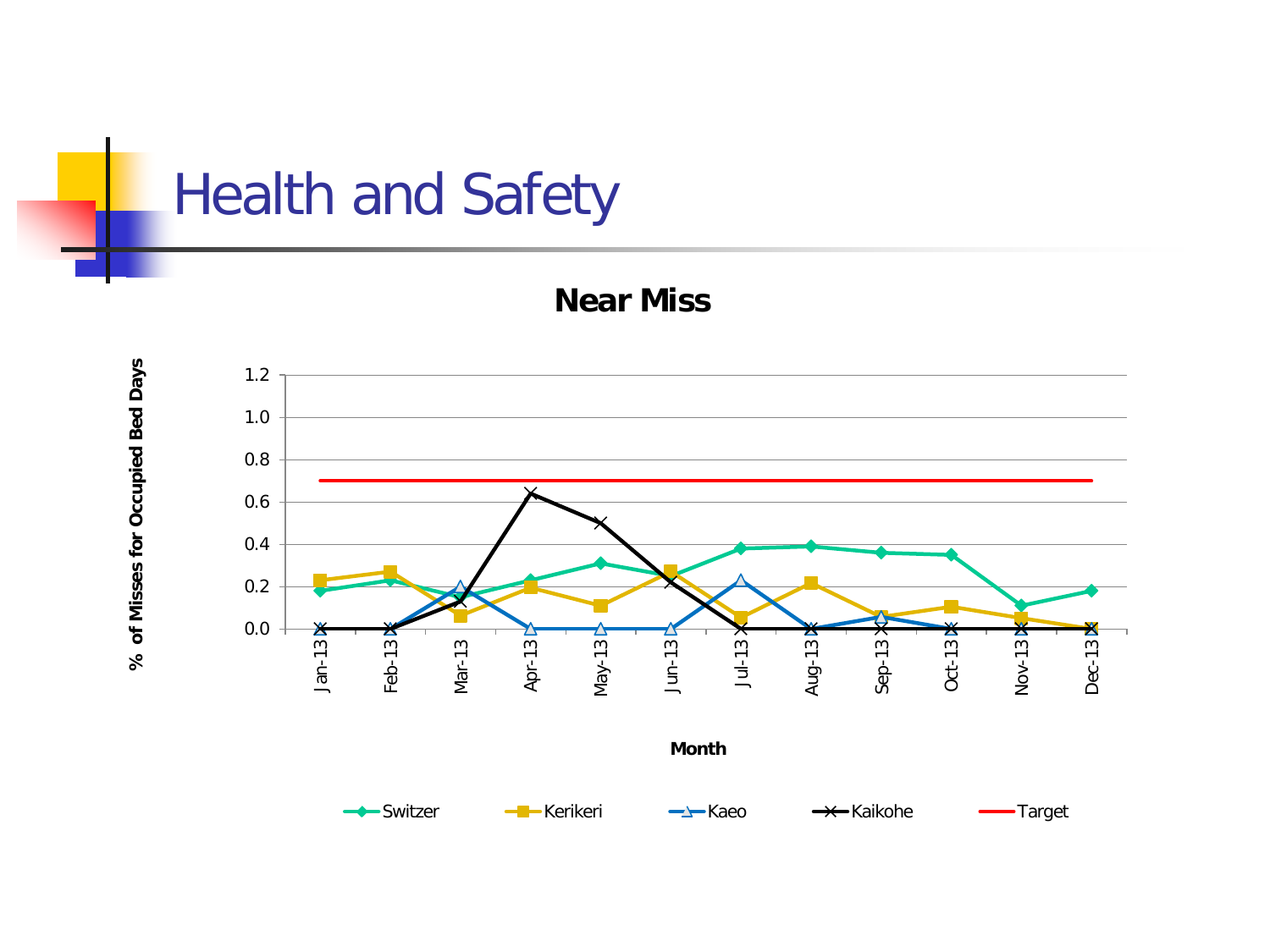

**Urinary Tract**

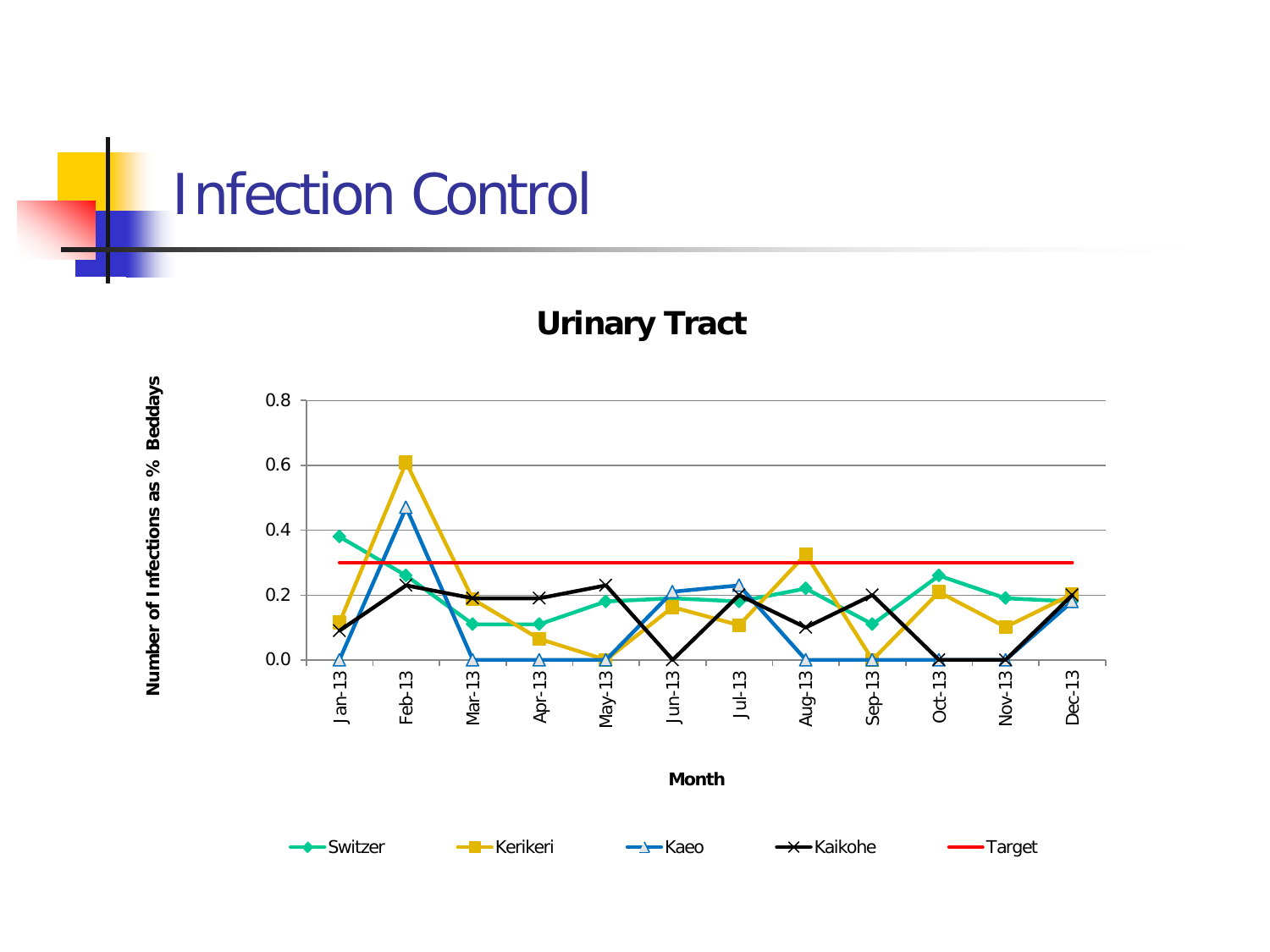#### Infection Control

**Lower Respiratory Tract**

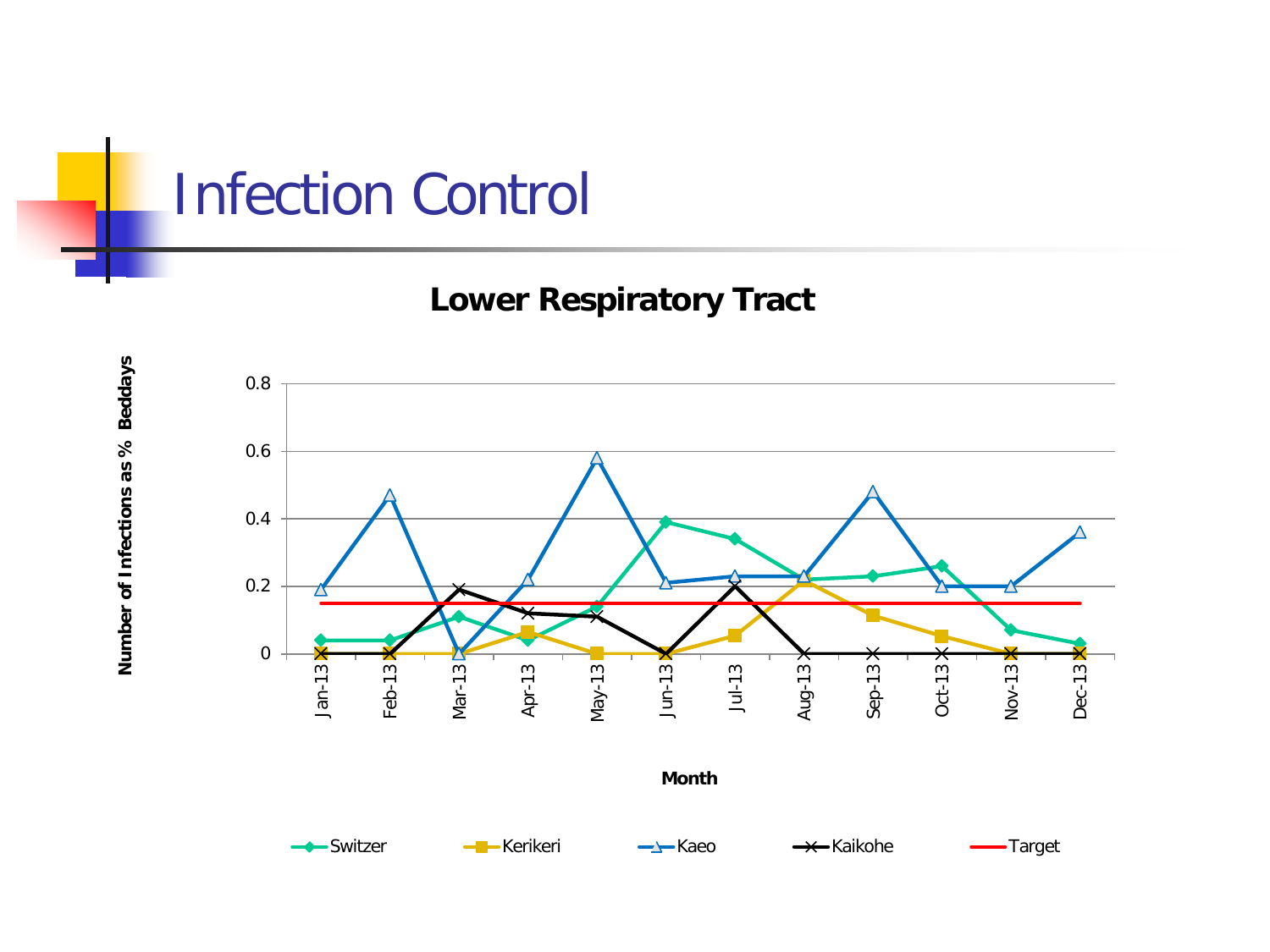#### Infection Control





Number of Pts as % of Beddays **Number of Pts as % of Beddays**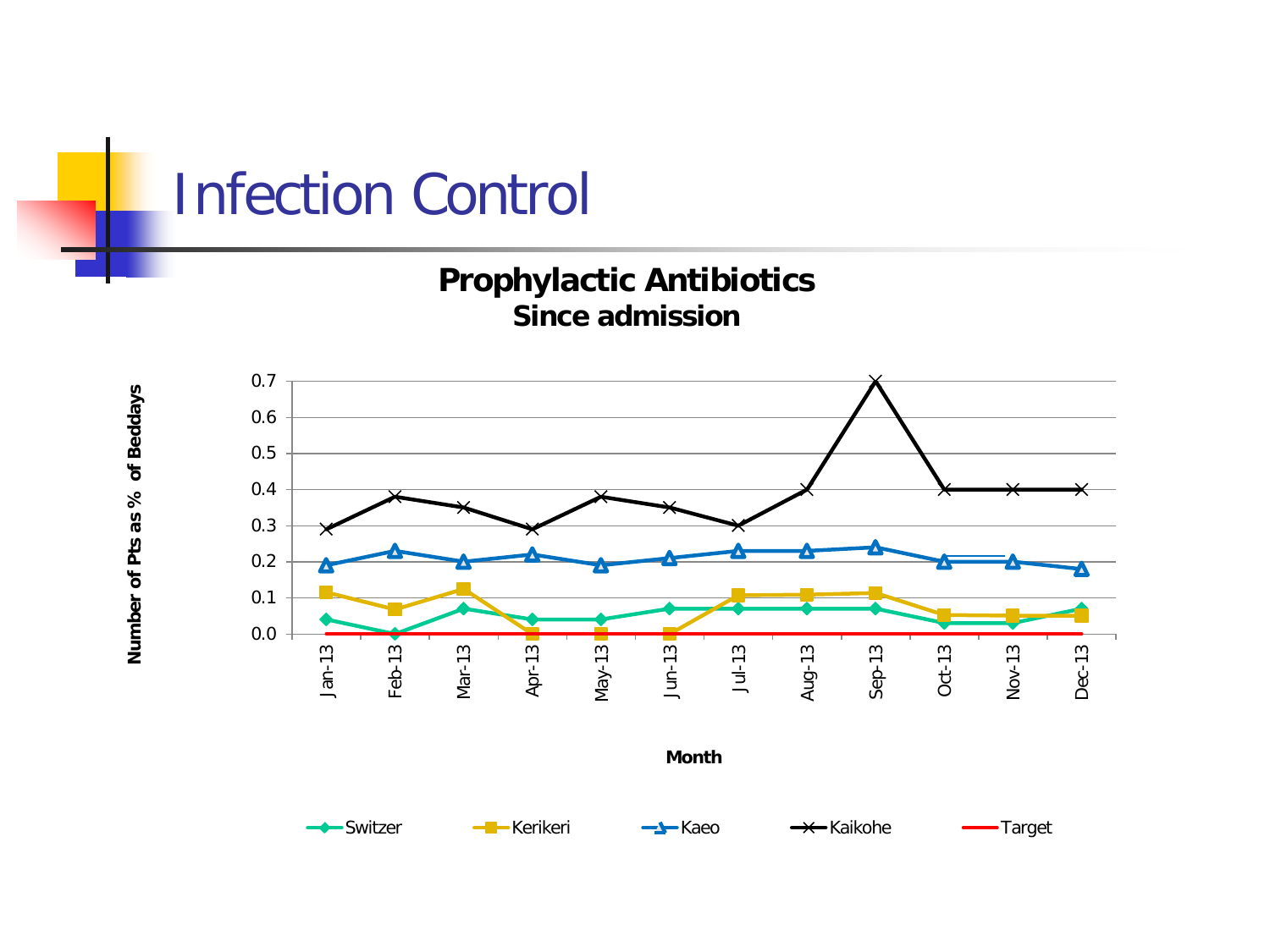# Infection Control

**Multi Resistant Organisms Since admission**

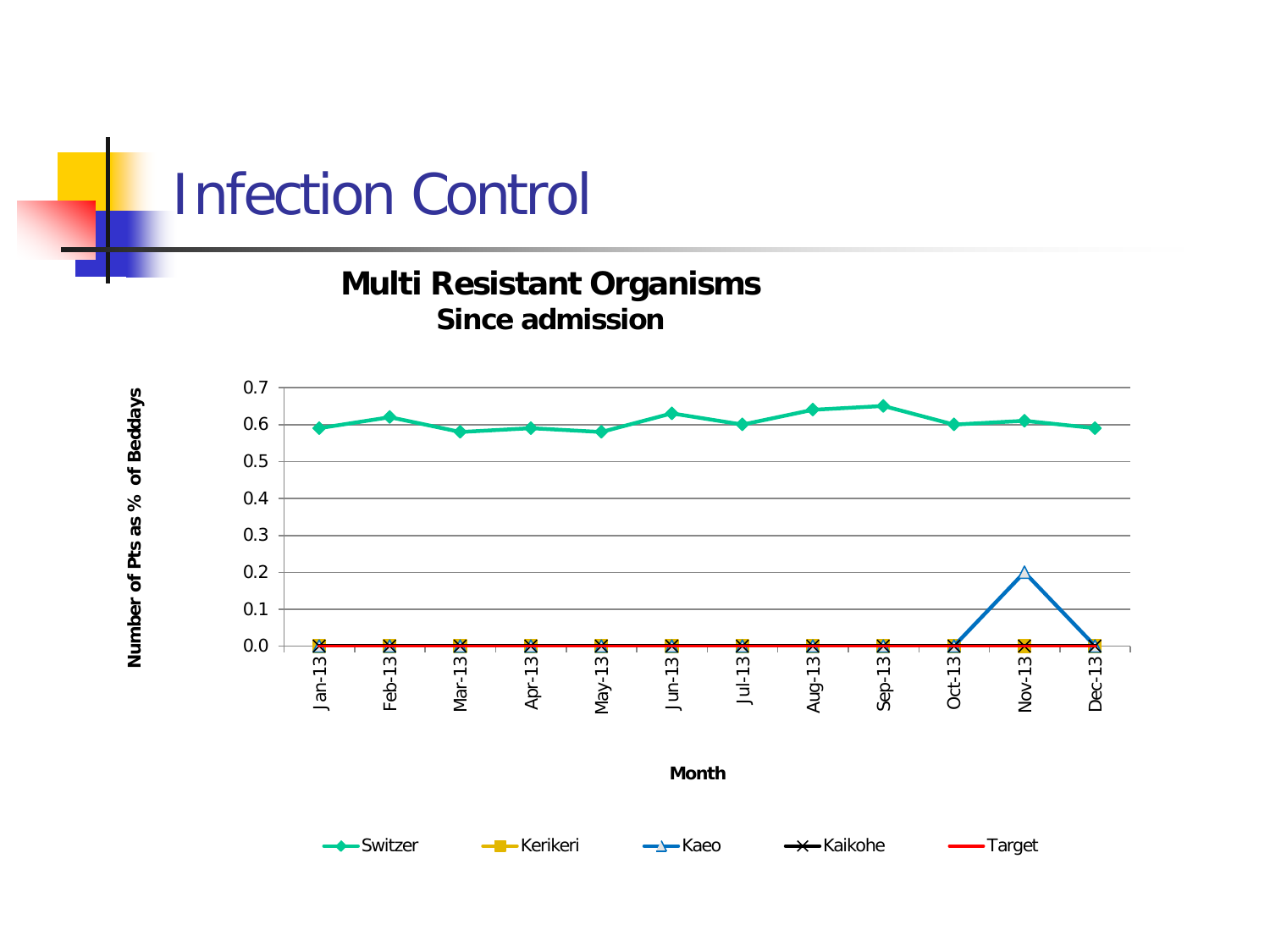

#### **Pharmacy Error**

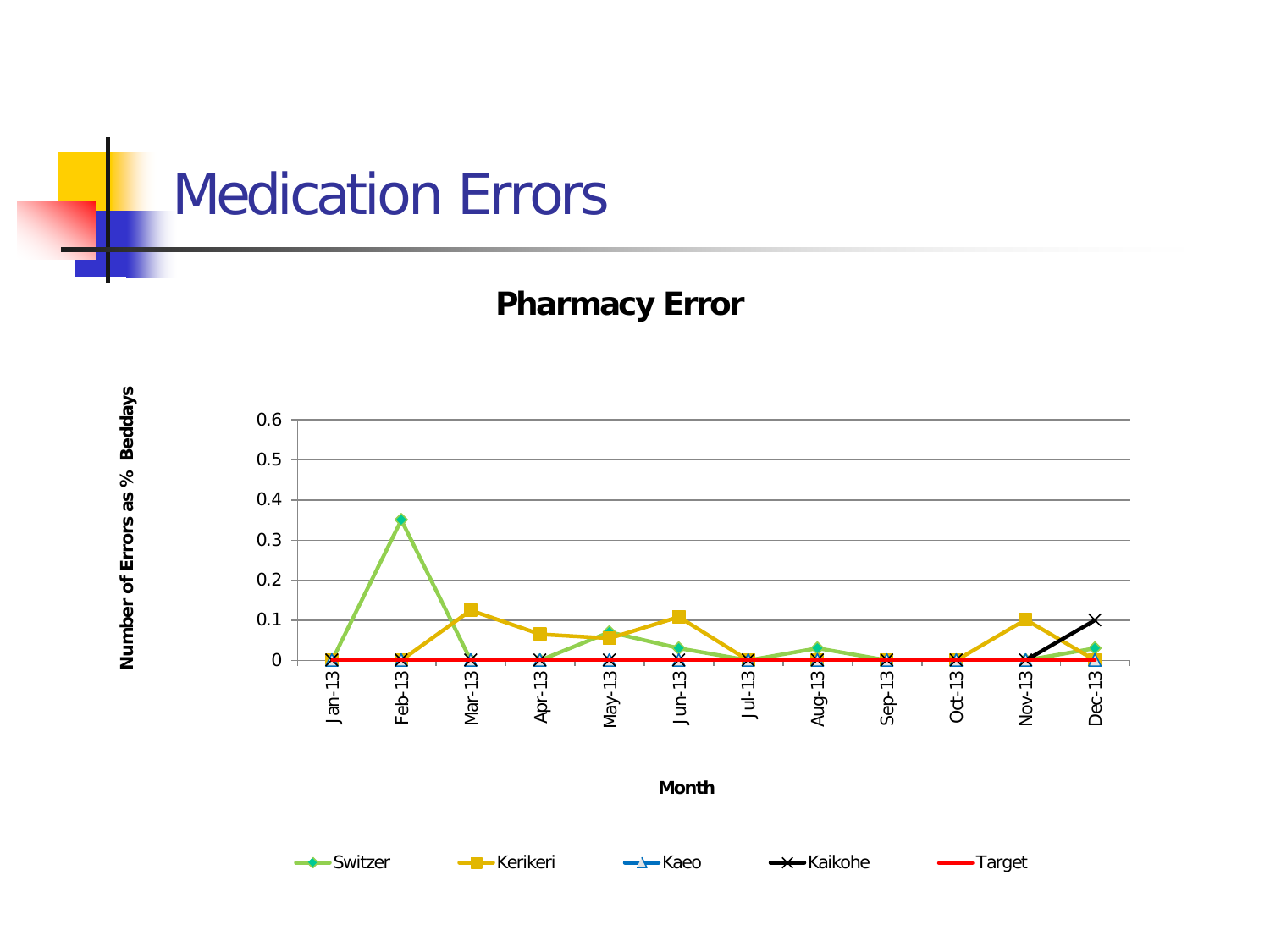#### Medication Errors

#### **Administered Incorrectly (route, form, preparation)**

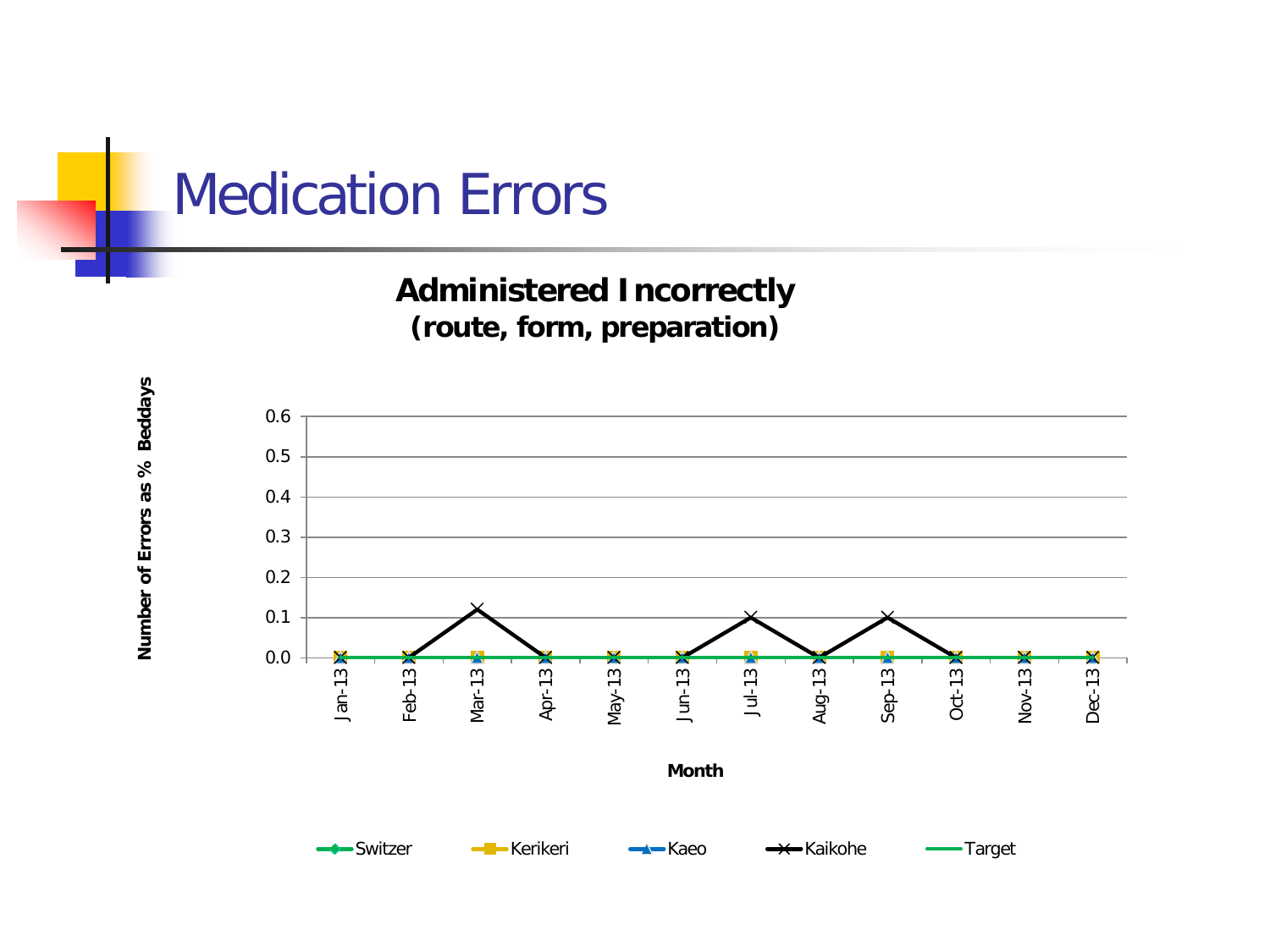#### Pressure Injuries

**Number of Pressure Areas as % of Beddays**

Number of Pressure Areas as % of Beddays

#### **Pressure Area - Acquired here (2)**



Break in skin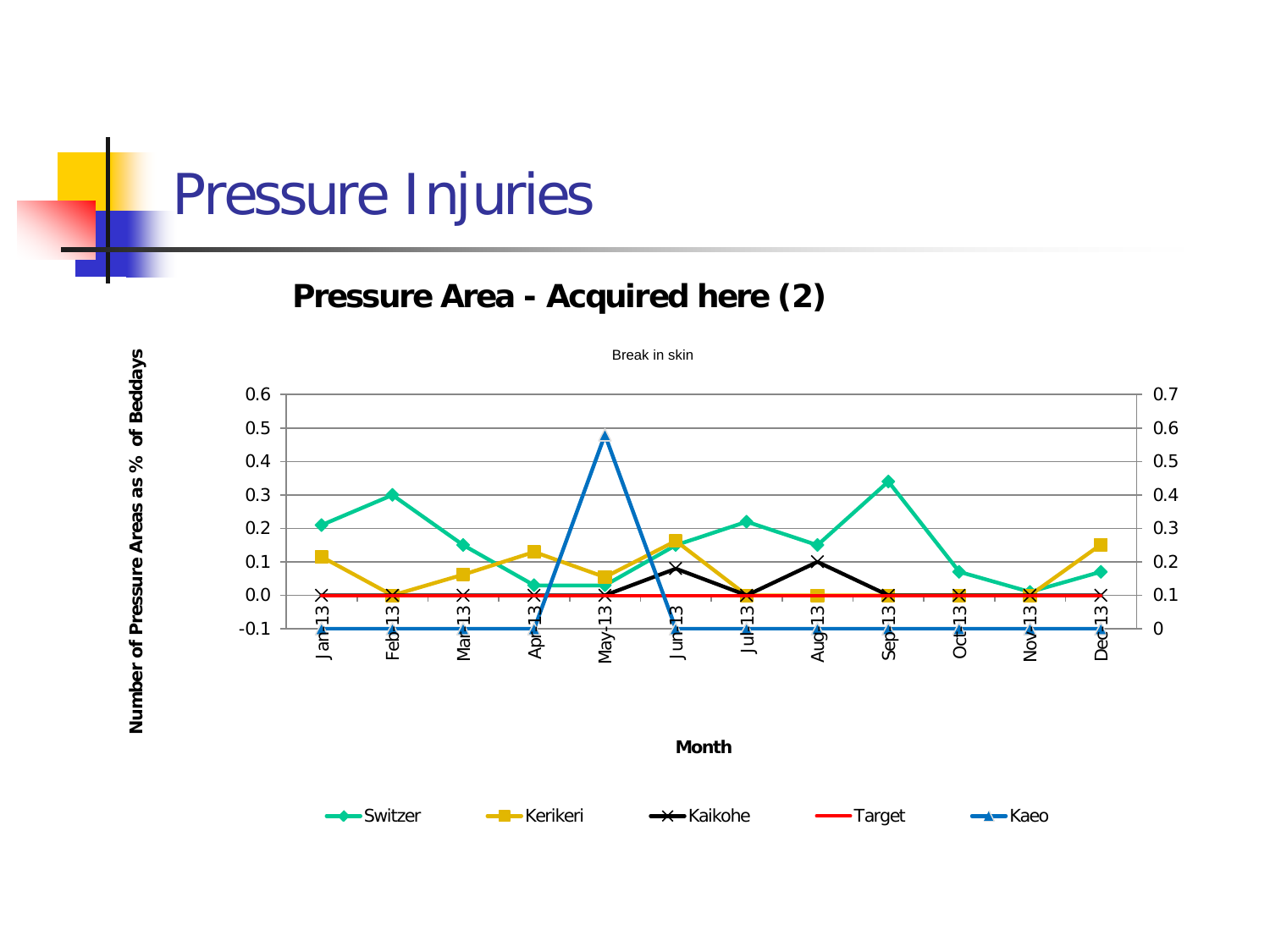#### Pressure Injuries

#### **Pressure Area - Acquired here (4)**



Damage fat, muscle, bone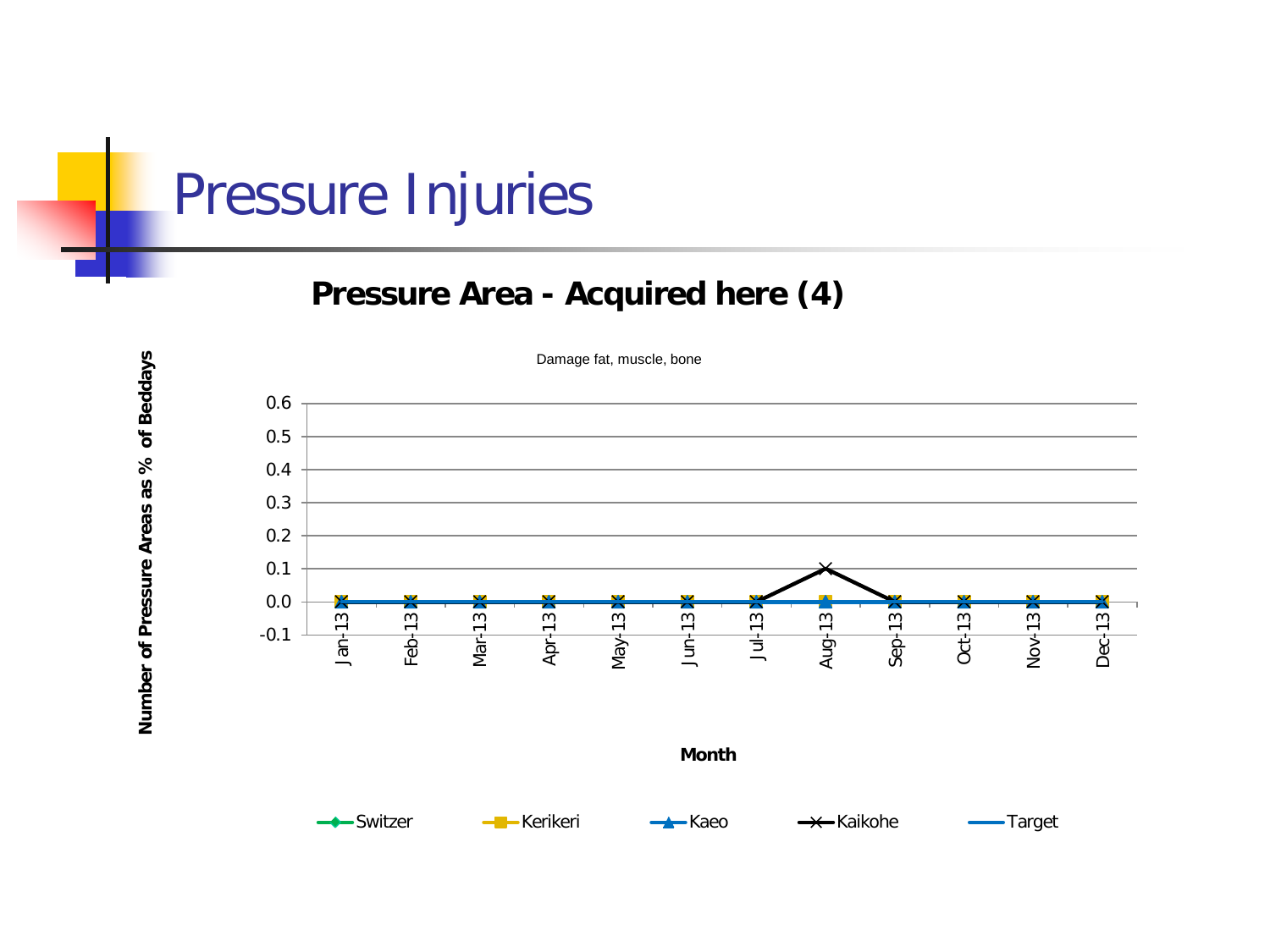

#### **Sick Leave (target 2.5)**



Jan-Jun ■ Jul Dec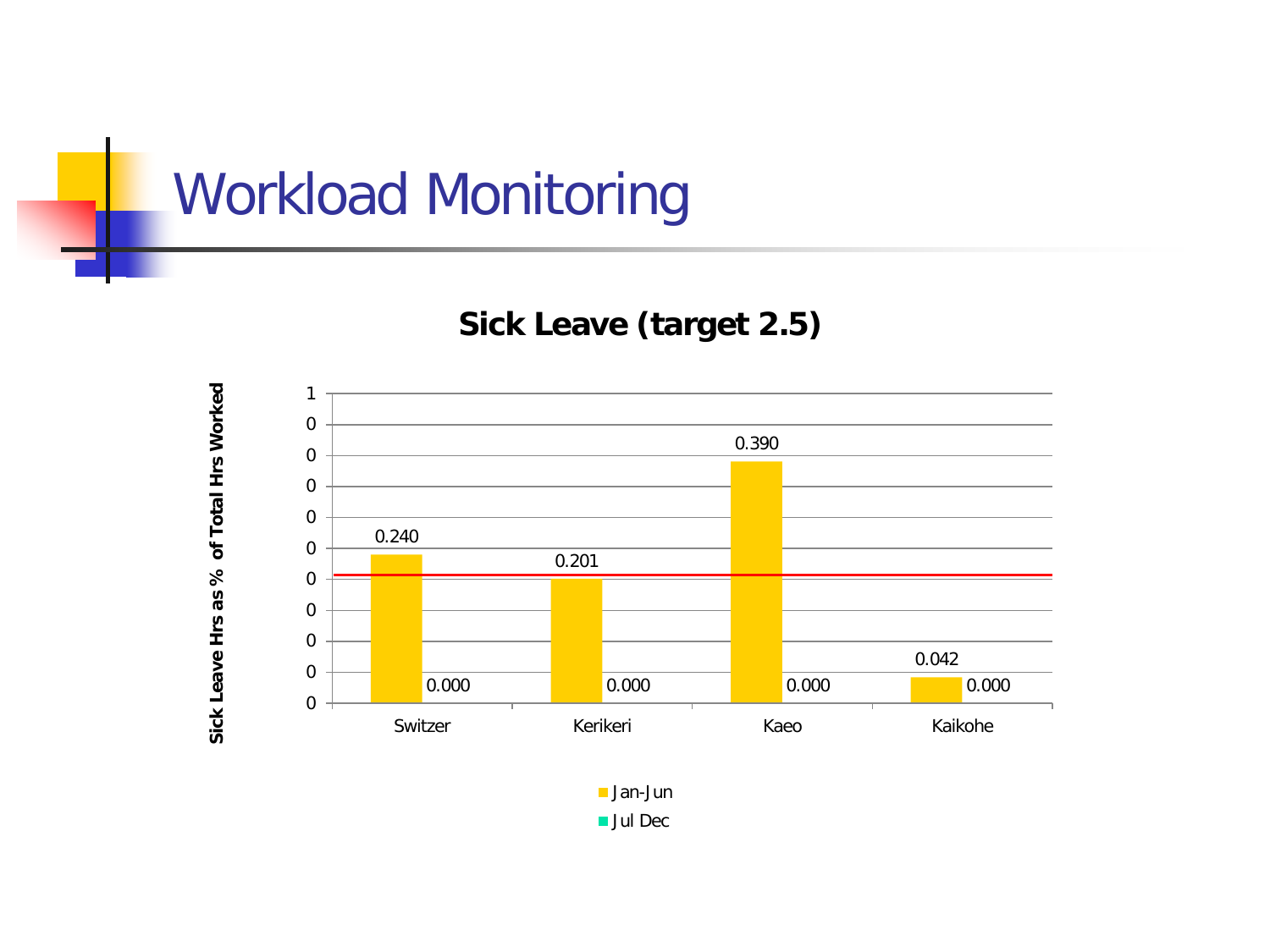#### Workload Monitoring (H&S)

#### **Staff Accidents (target 0.02)**



Number of Accidents as % of Total Staff **Number of Accidents as % of Total Staff**

**Jul Dec**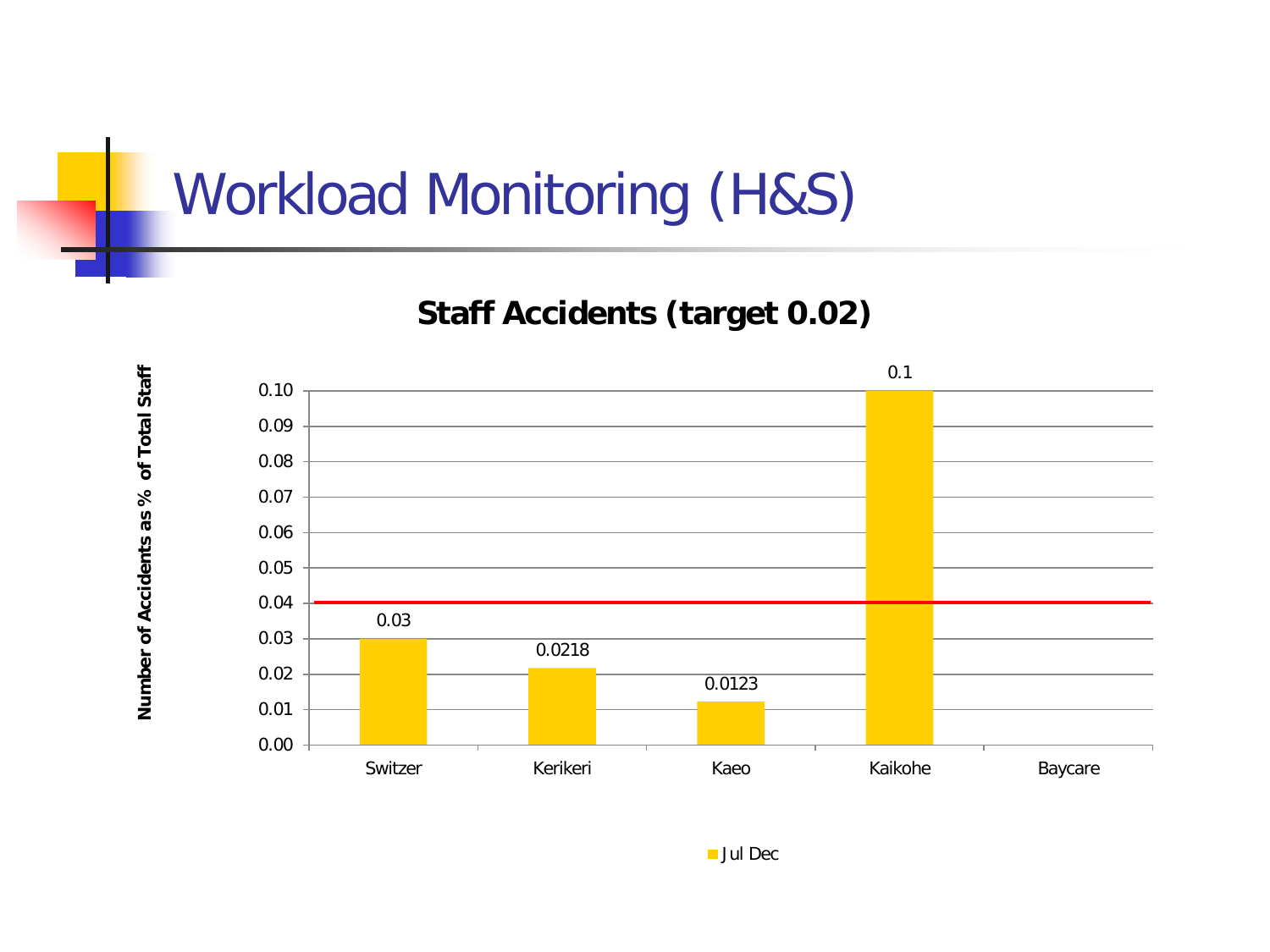**Rest Home Occupancy**

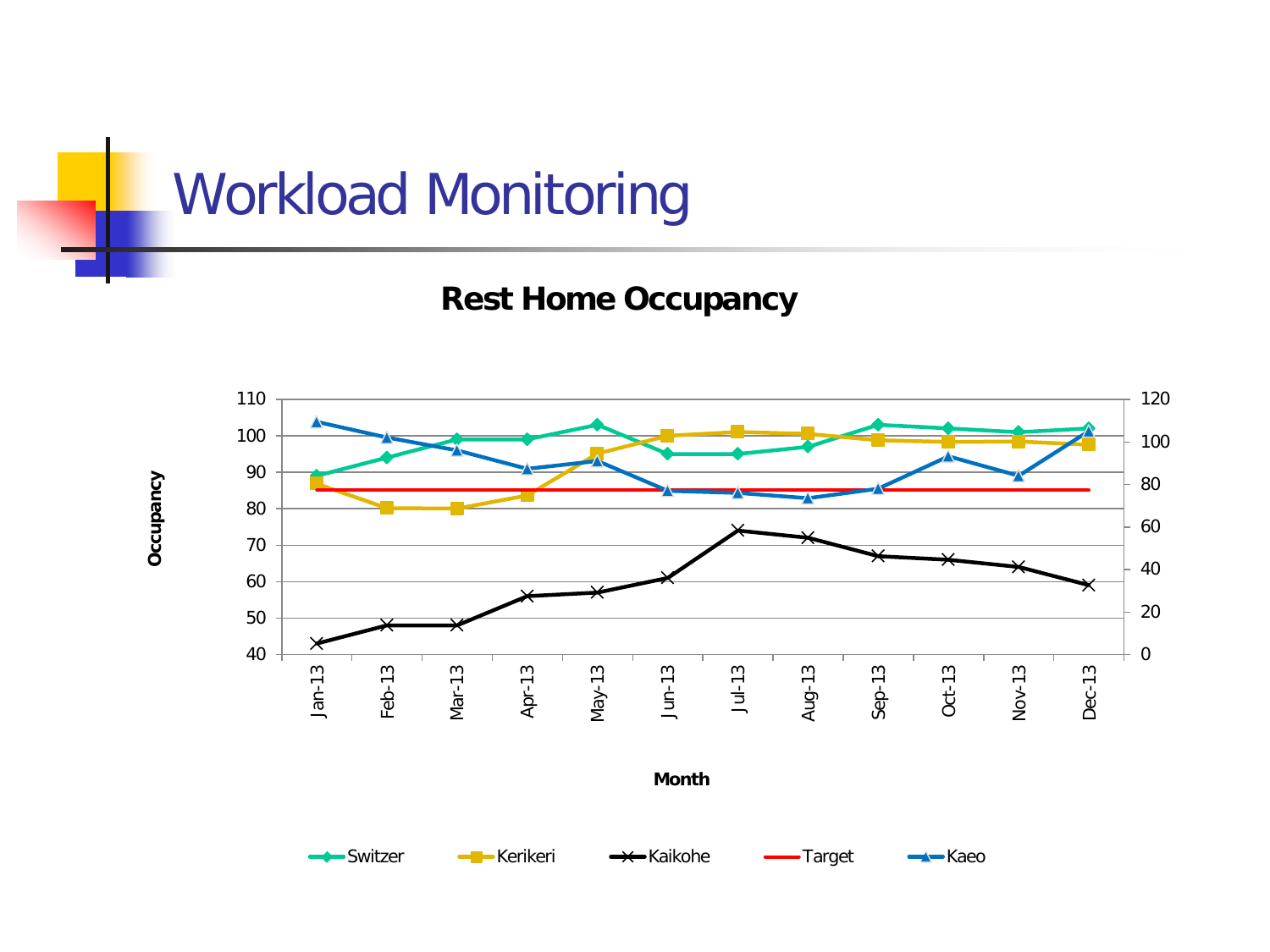**Hospital Average Dependency**

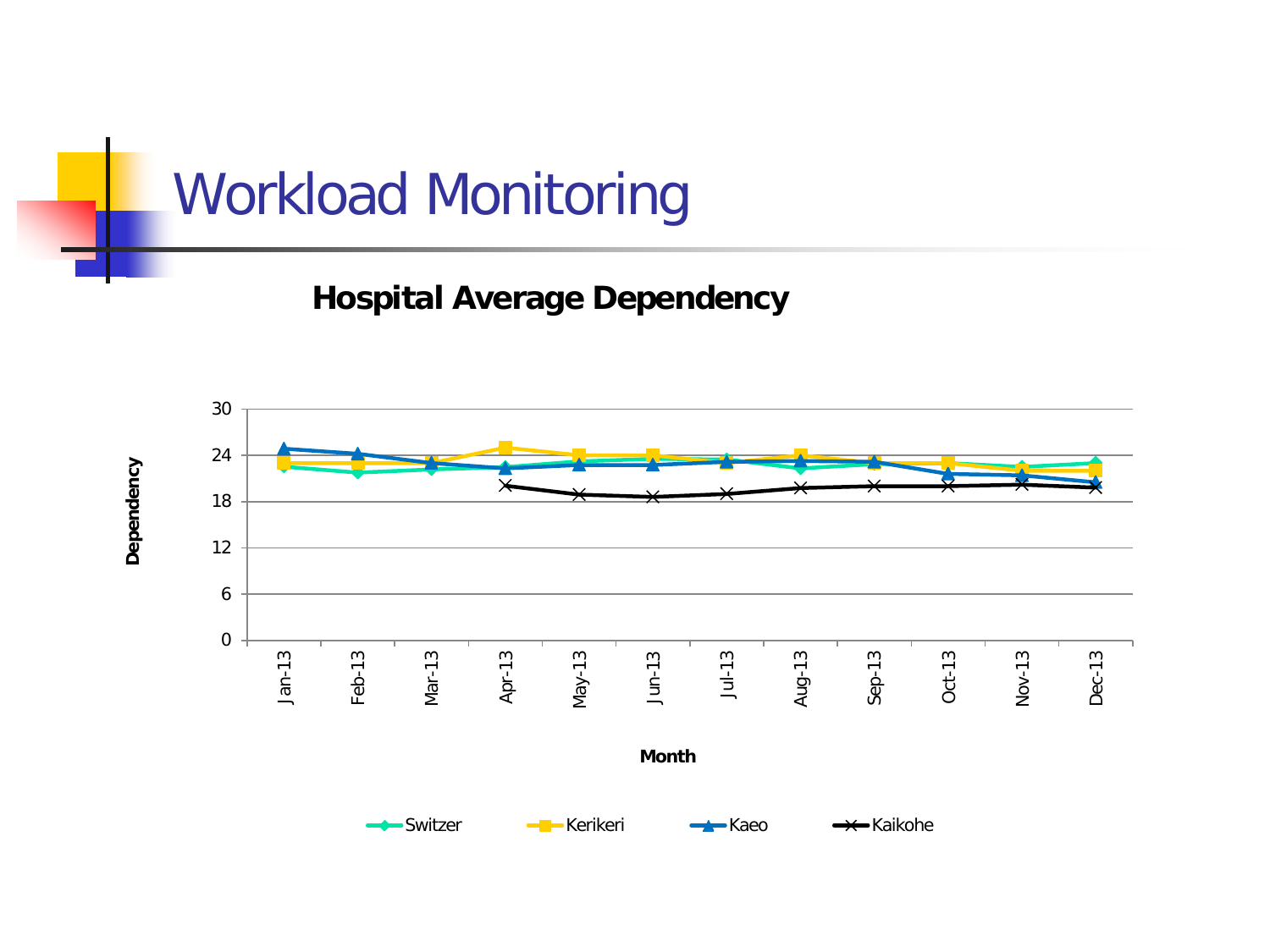**Hospital Staff Ratio Caregivers & Enrolled Nurses (16.5)**

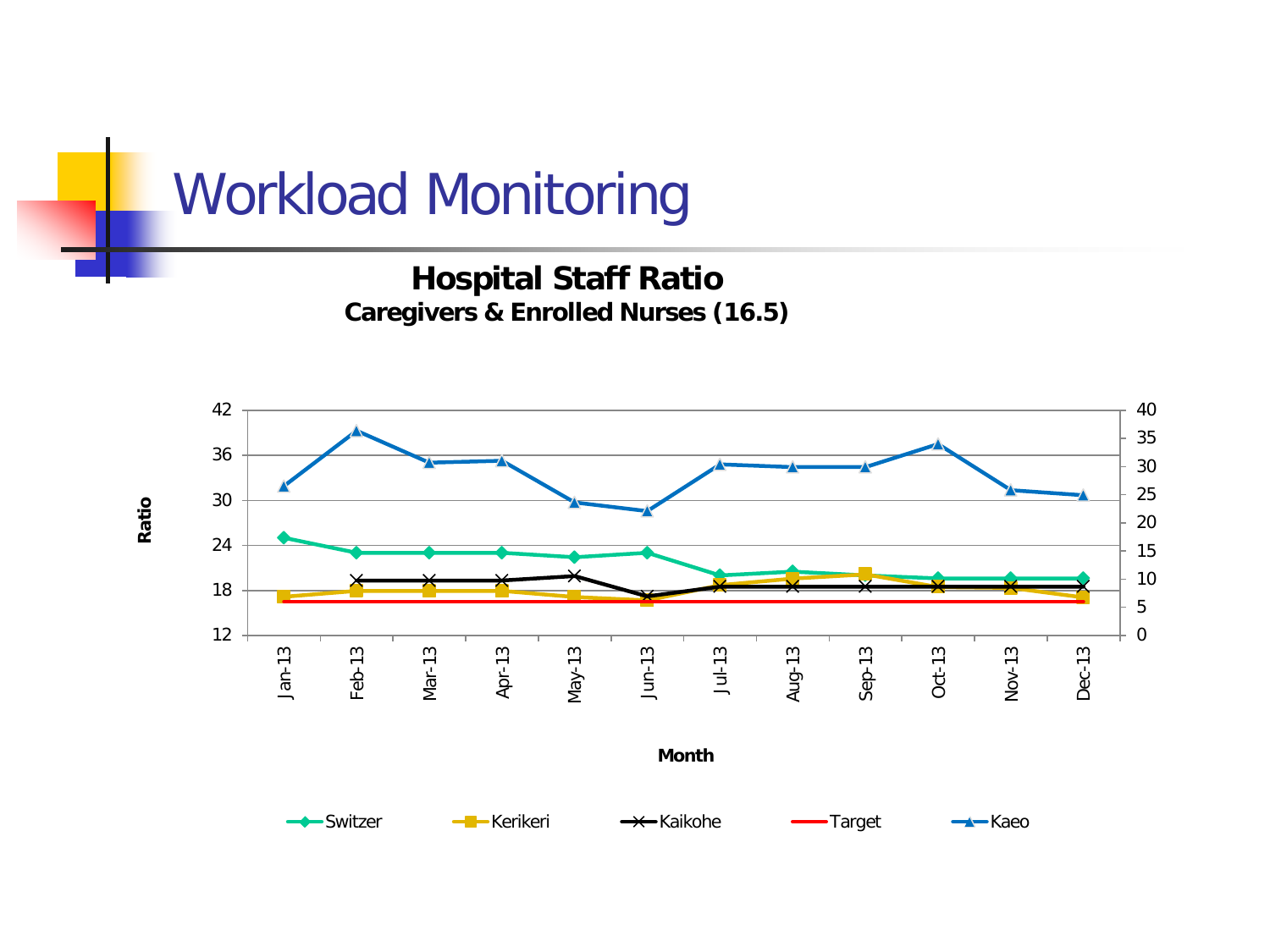**Hospital Staff Ratio Registered Nurses (8)**

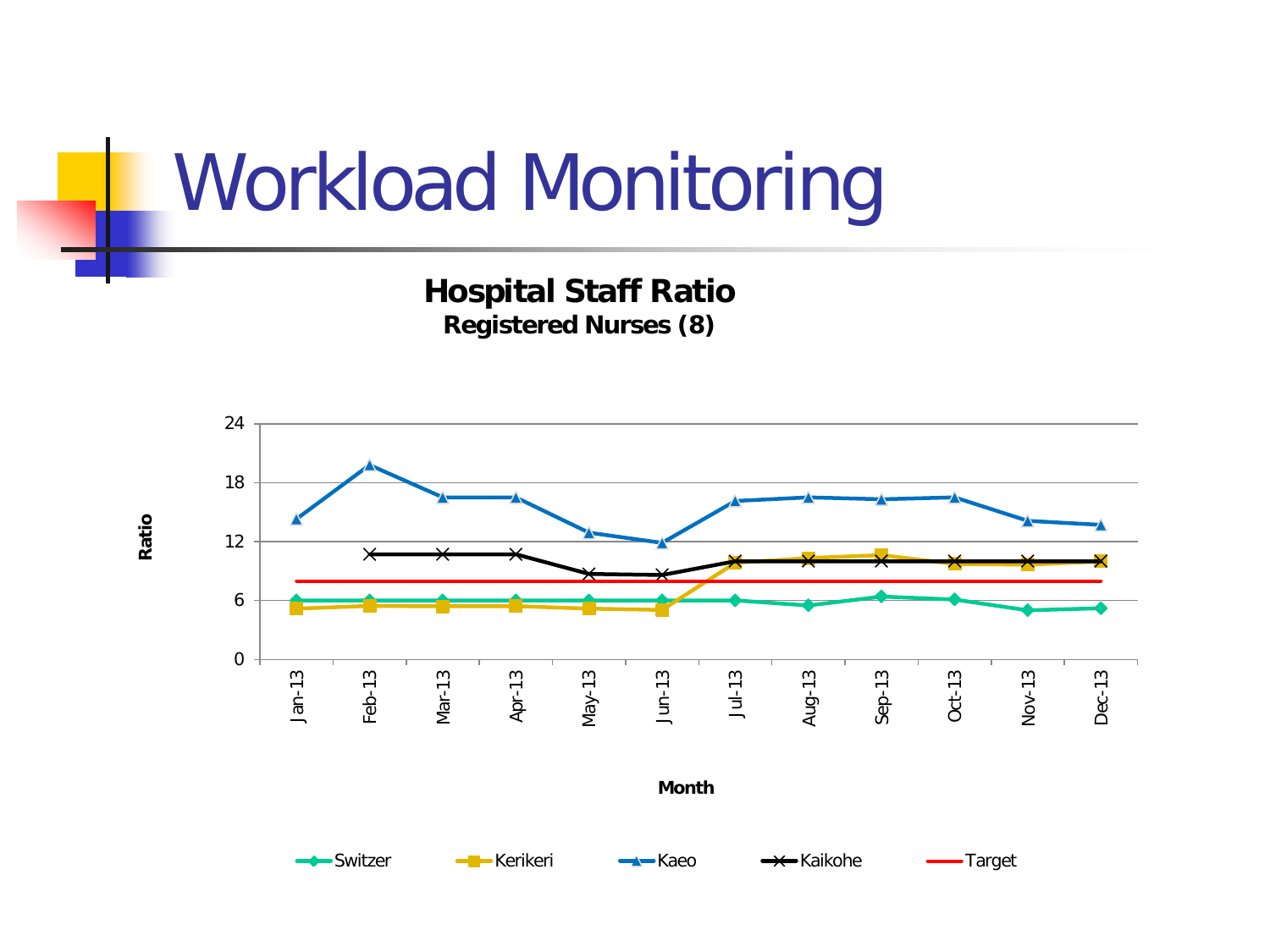#### Monitoring Improvements and Trends

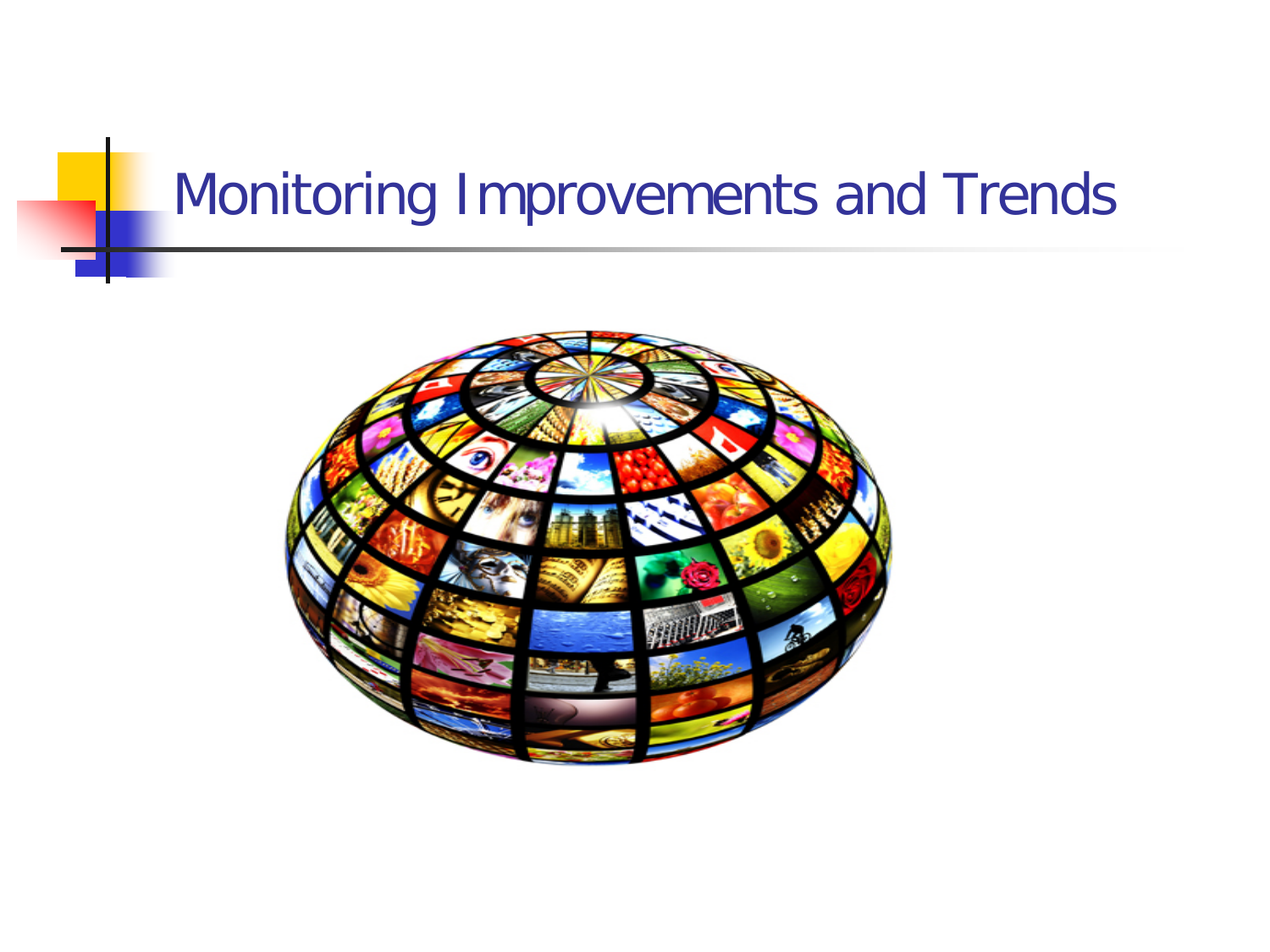# Reducing Falls Target

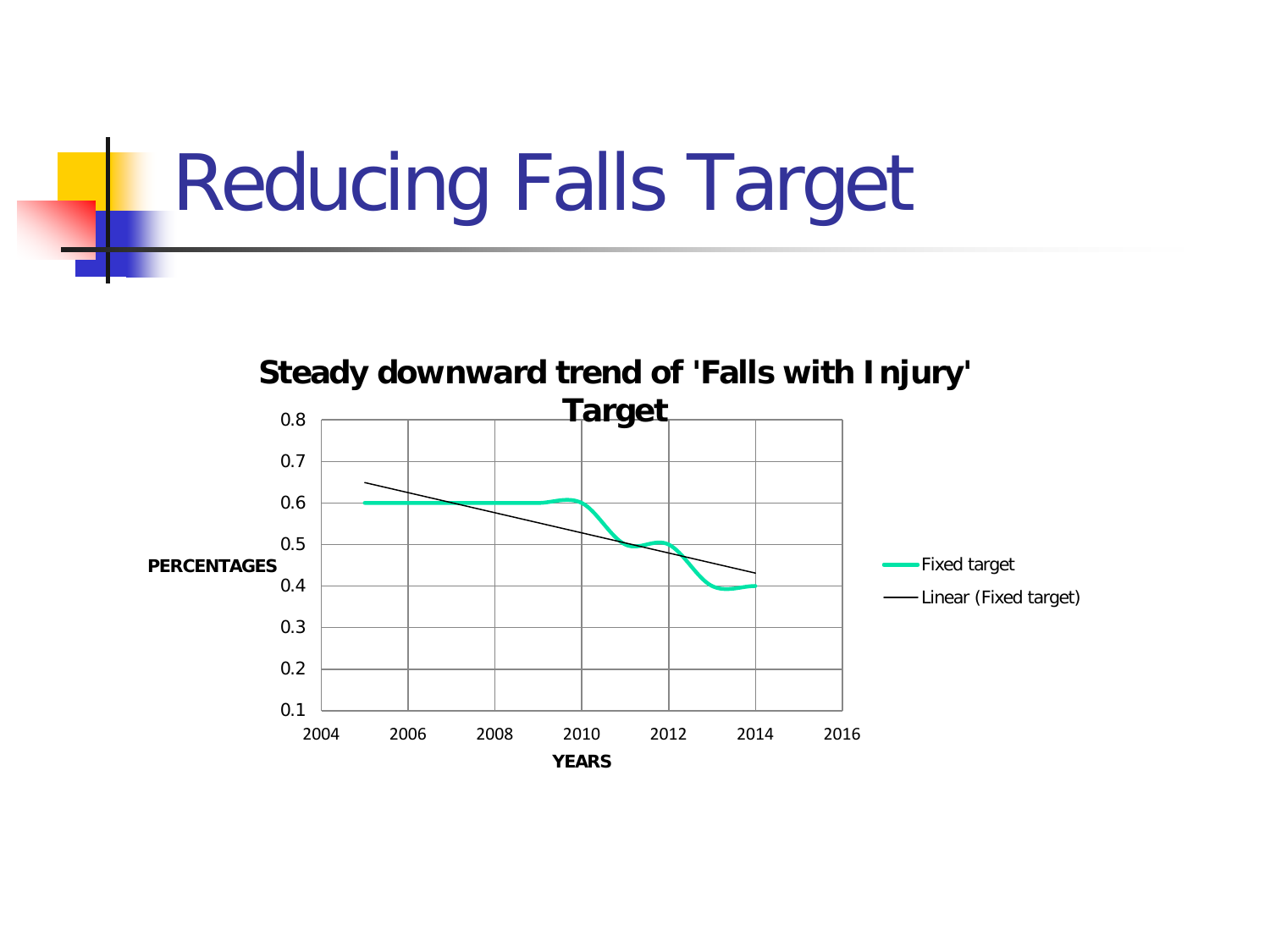# Reducing Falls Target

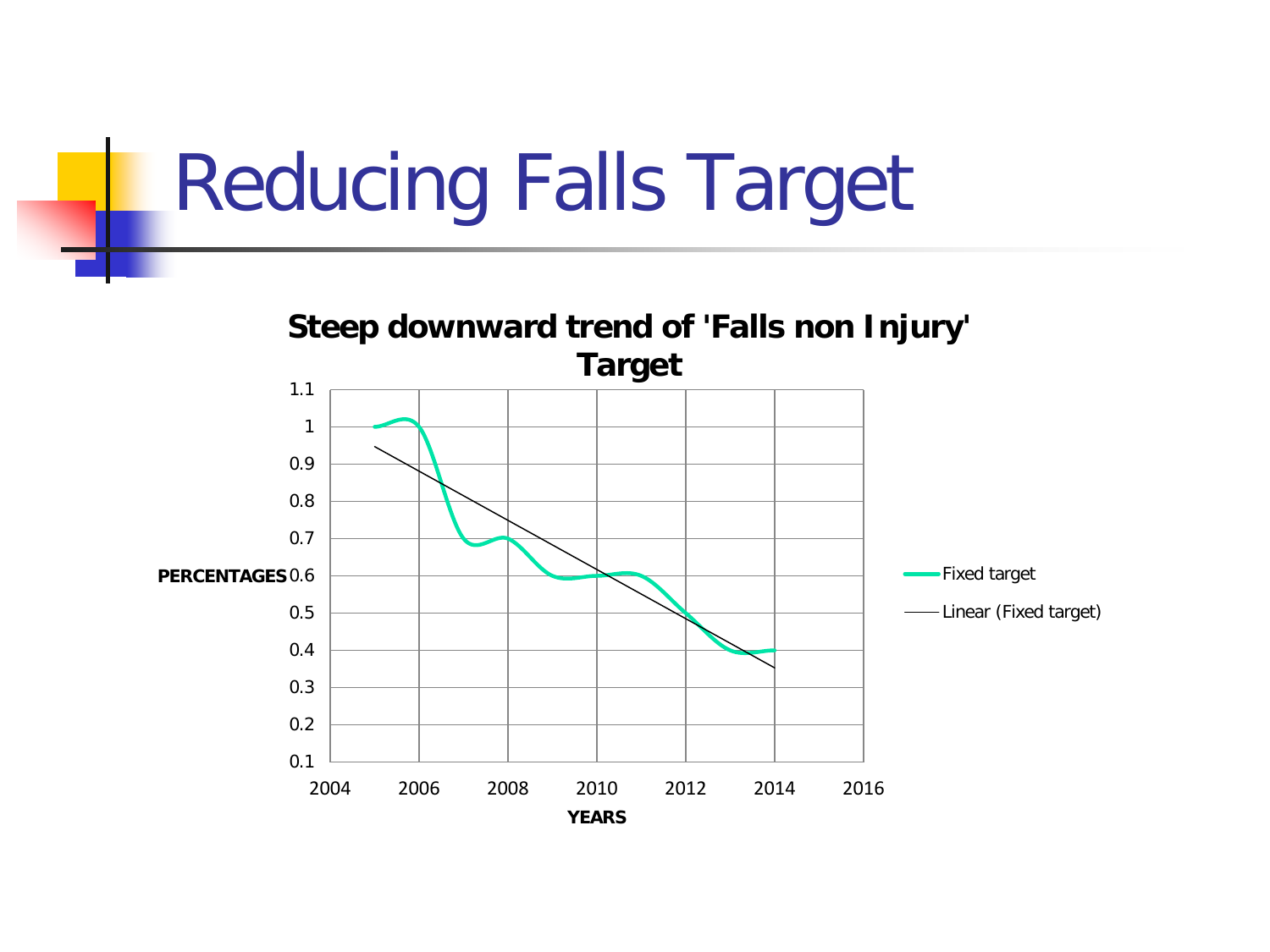## Respiratory Infection Trends

**Downturn / levelling trend of Lower Respiratory target**

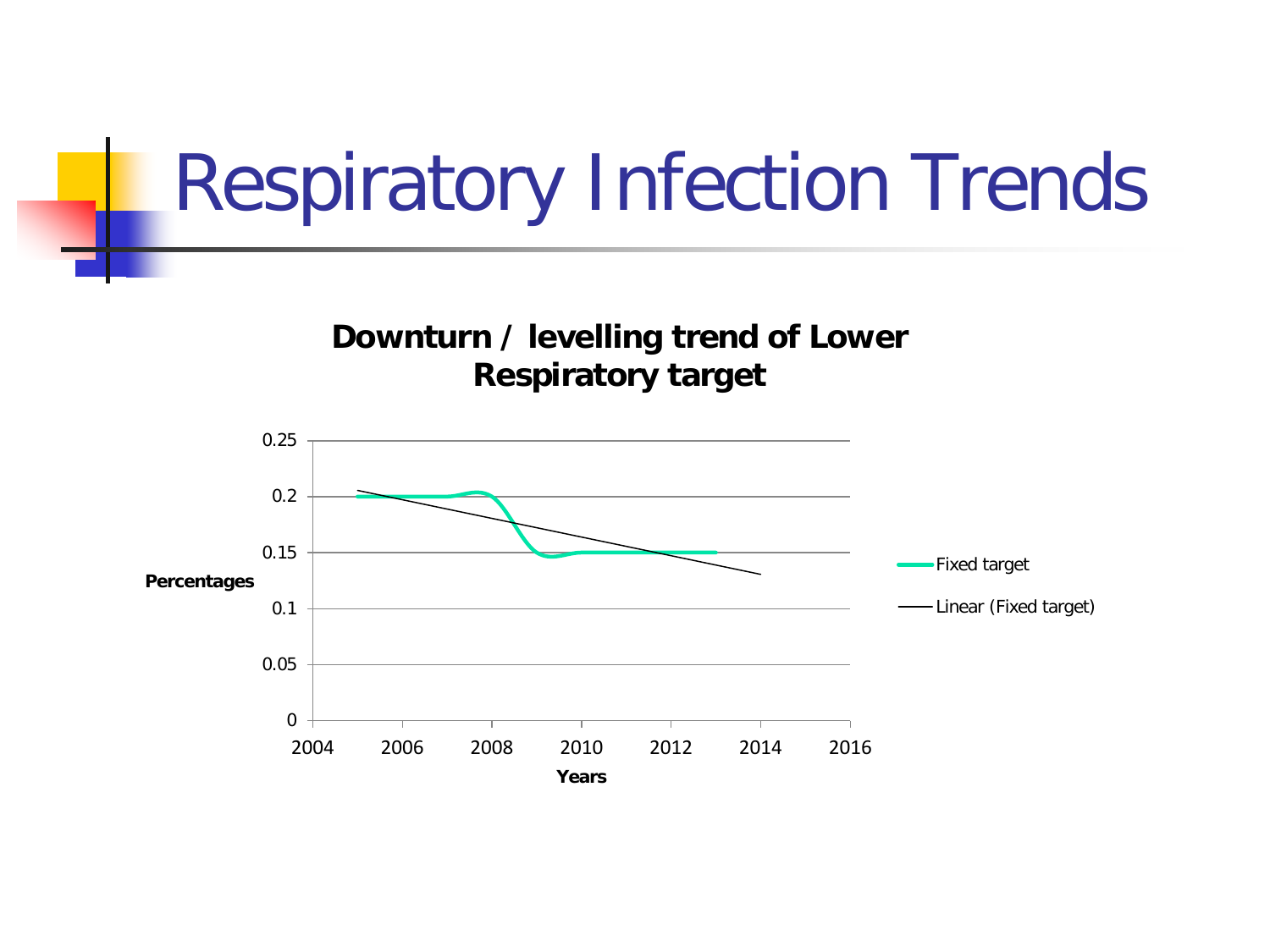## Staffing to the Guidelines

**'Staff Ratio RH' Enrolled Nurses and Health Care Assistants - Hours per week per client**

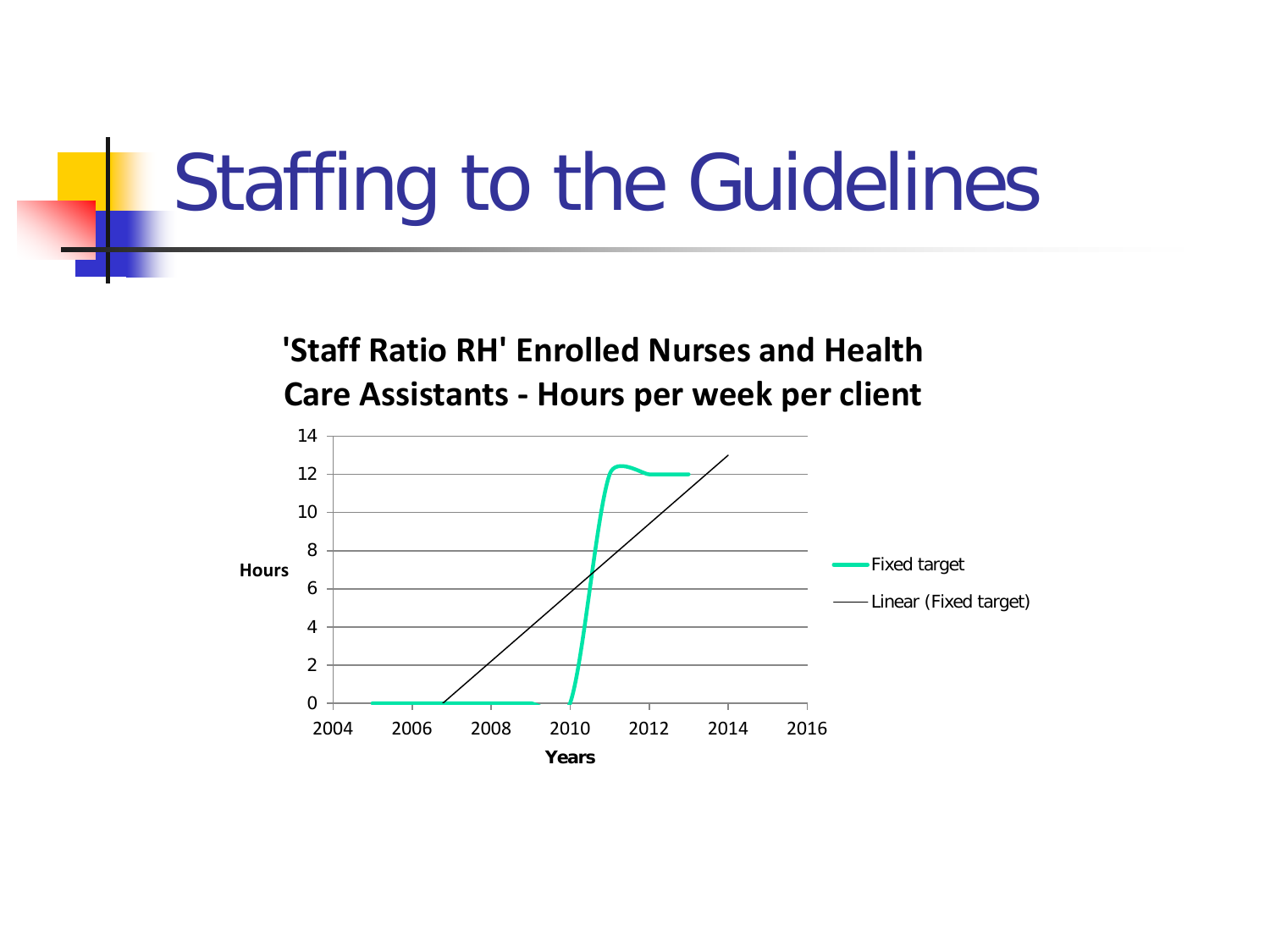#### Rest Home Dependency Levels Rising

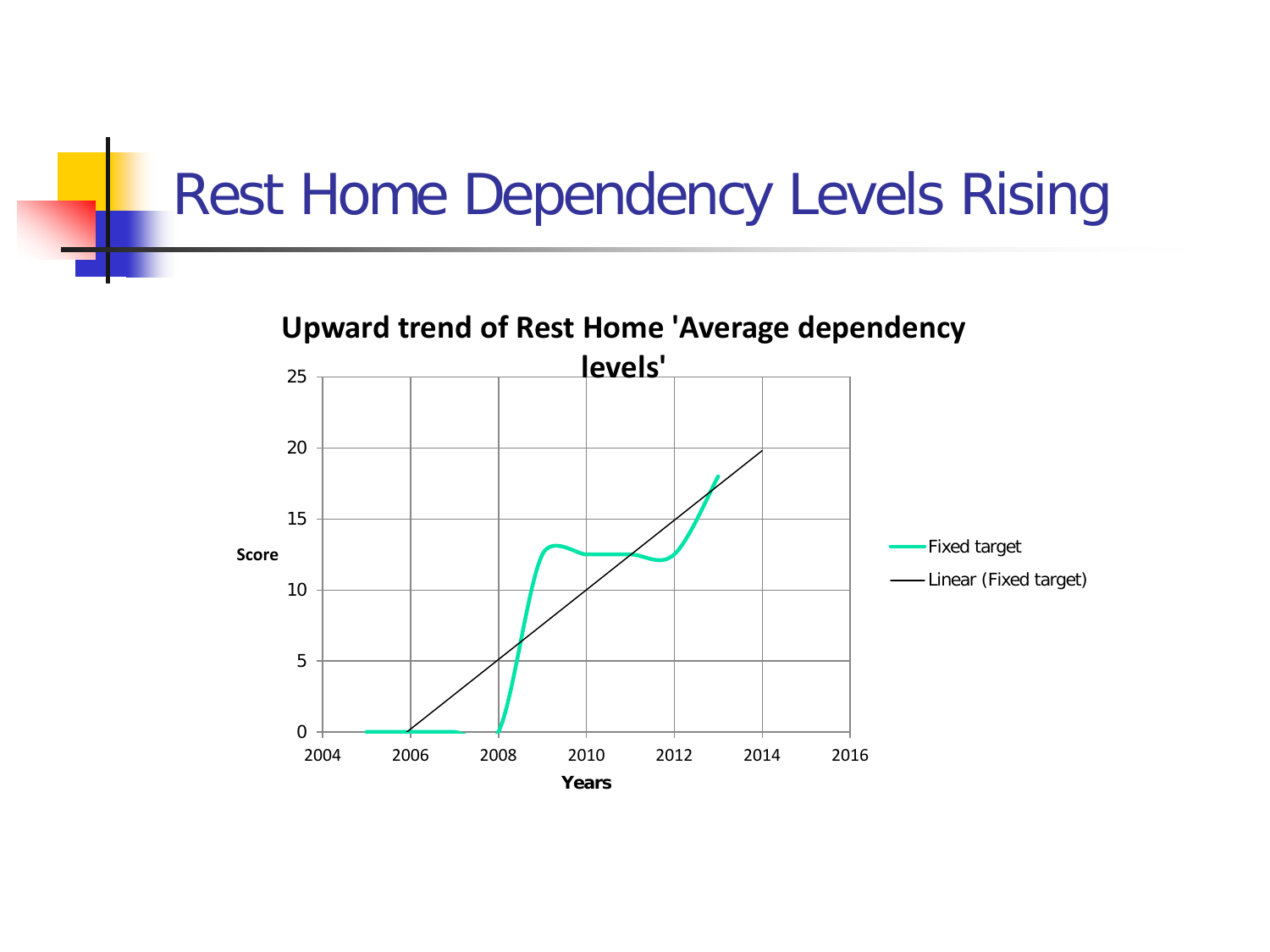# Conclusions

■ Benchmarking is a vital part of a learning organisation

- **If promotes higher performance by** identifying areas for improvement
- **If sets challenges to improve** performance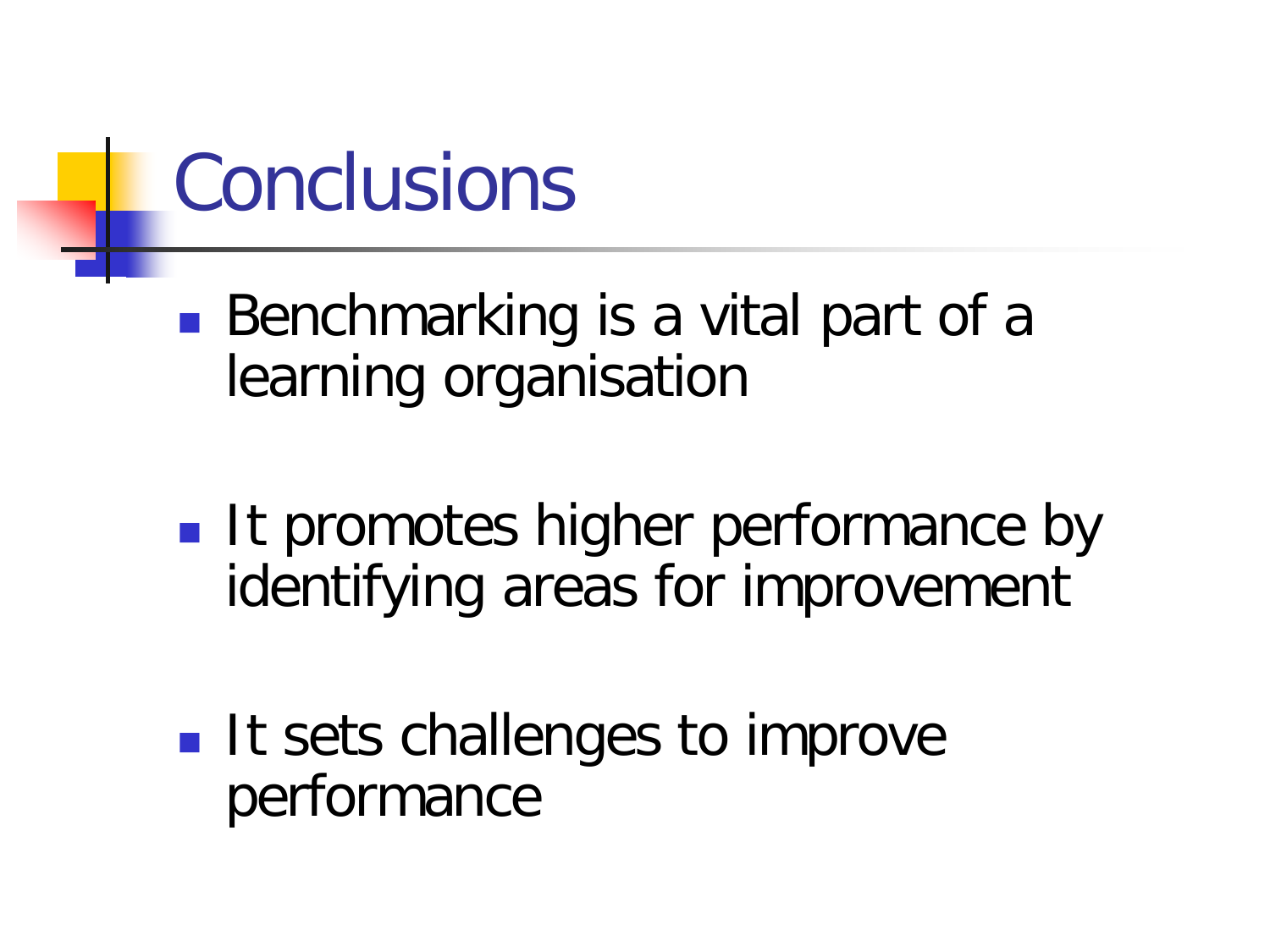# Conclusions

- **It increases organisational** understanding of strengths and weaknesses relative to competitors
- **Improvement agendas will be focused** on real needs
- Strengthens professional relationships and builds trust.

Voss, Ahlstrom & Blackmon (1997)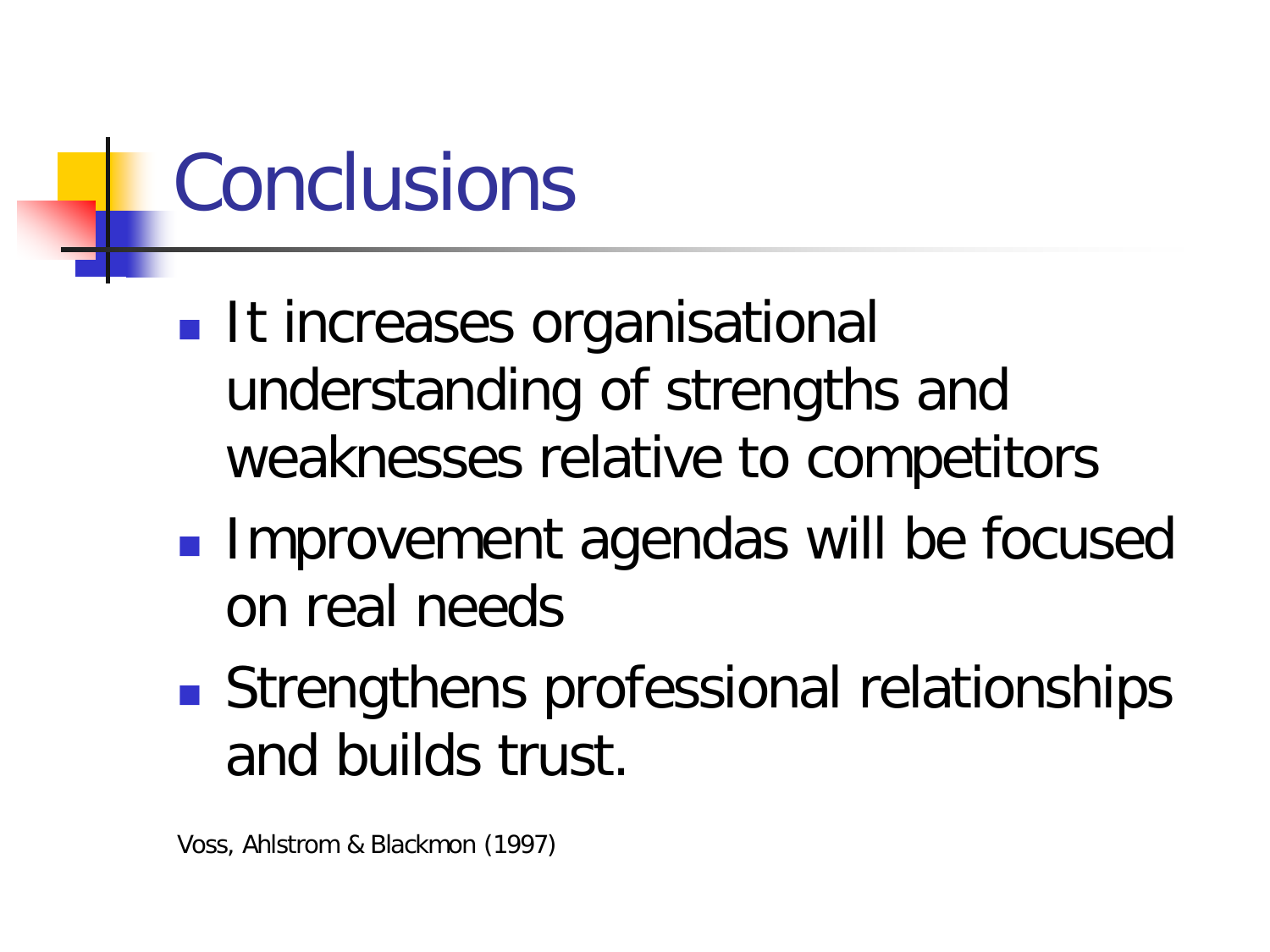### Successful Benchmarking

In practice, we have found that the main requirements for success are:

- A strong and active commitment from senior management to lead and implement the benchmarking process
- A willingness to change and adapt based on the benchmarking findings
- **Que competitors attitudes are constantly** changing and we are seeing a more collaborative approach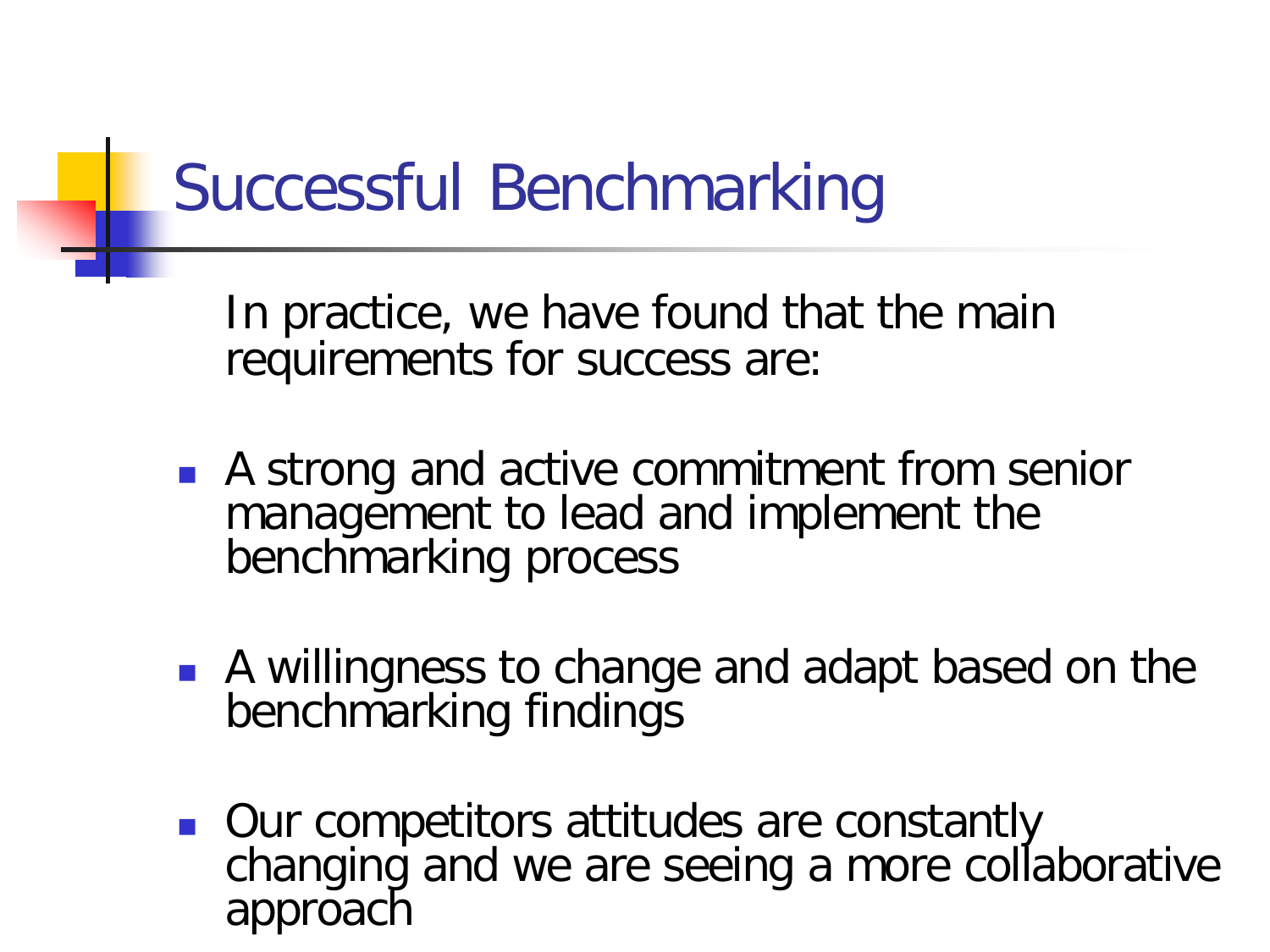## Successful Benchmarking

- **An openness to new ideas, creativity** and innovativeness in your application to existing processes
- A continuous benchmarking effort from all in the group, and most importantly
- **A willingness to share information with each other.**